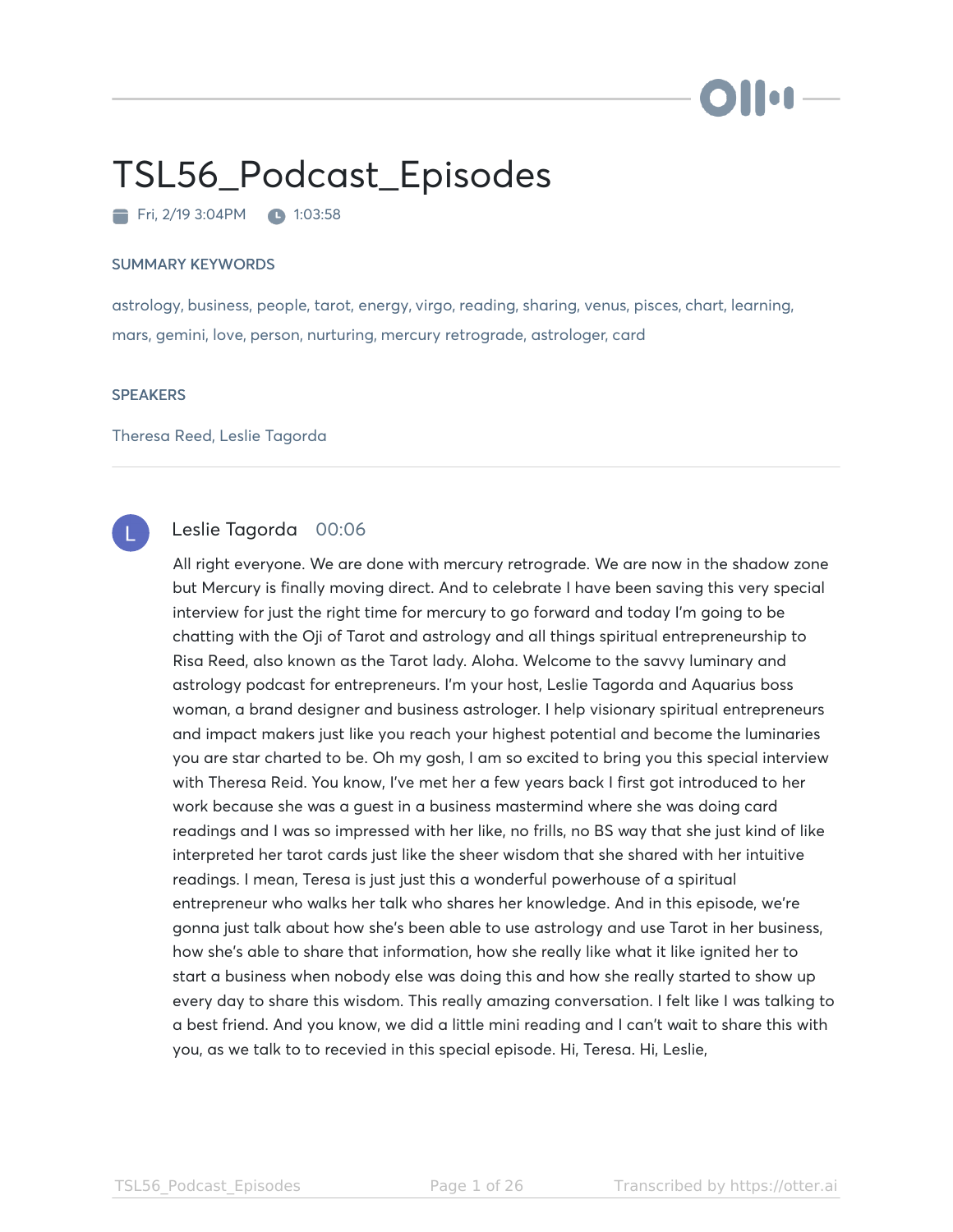#### Theresa Reed 02:27

thank you so much for having me. I am so happy to talk to you today.

# Leslie Tagorda 02:31

Oh my gosh, me too. If you don't already know who Theresa reid is, you definitely need to follow her on Instagram of the Tarot lady where she is dropping so much wisdom, everything about the stars, and Tarot and all of that. I went you know, I would love to know kind of some of that background like you show up every single morning. What's that about?

### Theresa Reed 02:57

Well, consistency is very important to me. And I've I like to say now You and I both are astrology people, I've got three planets in Virgo. I am a very consistent person, I am a very reliable person. And so when I commit to doing something I always follow through, even if it feels like oh my god, this is every single day I just simply follow through. And it's really comes from a good work ethic. My father, also Virgo very, very Virgo. instilled in every one of us that work is really important. And you want to show up and you want to do a good job. And you always want to show up. And so growing up with that kind of a work ethic, it's actually second nature to me, I don't even think twice about it. I just simply do the work.

### Leslie Tagorda 03:41

Do you find that you direct that kind of consistency in certain places? I know you have Virgo and we jumped to die, we dove right into the deep end, right like I'm looking at your chart, I always love to look at people's charts when we're talking because I see these little things just light up, right. And so your three Virgo planets, Uranus, Pluto and Mars all in the 11th house with kind of like bigger groups and bigger networks and you know that commitment in your in building your groups on Instagram on social media on your podcasts? Do you find it directed mostly your consistency directed there? Do you find it directing in like all parts of your life?

#### Theresa Reed 04:23

It directs in all parts of my life. I'm again, I'm extremely reliable. I am a very electricity reliable Roger. If I say I'm going to be there, I'm going to be there. If I say I'm going to do something, I do it. And you know, that's one thing that my children will also tell you that they always know when mom says she's going to do something. She does it. So it shows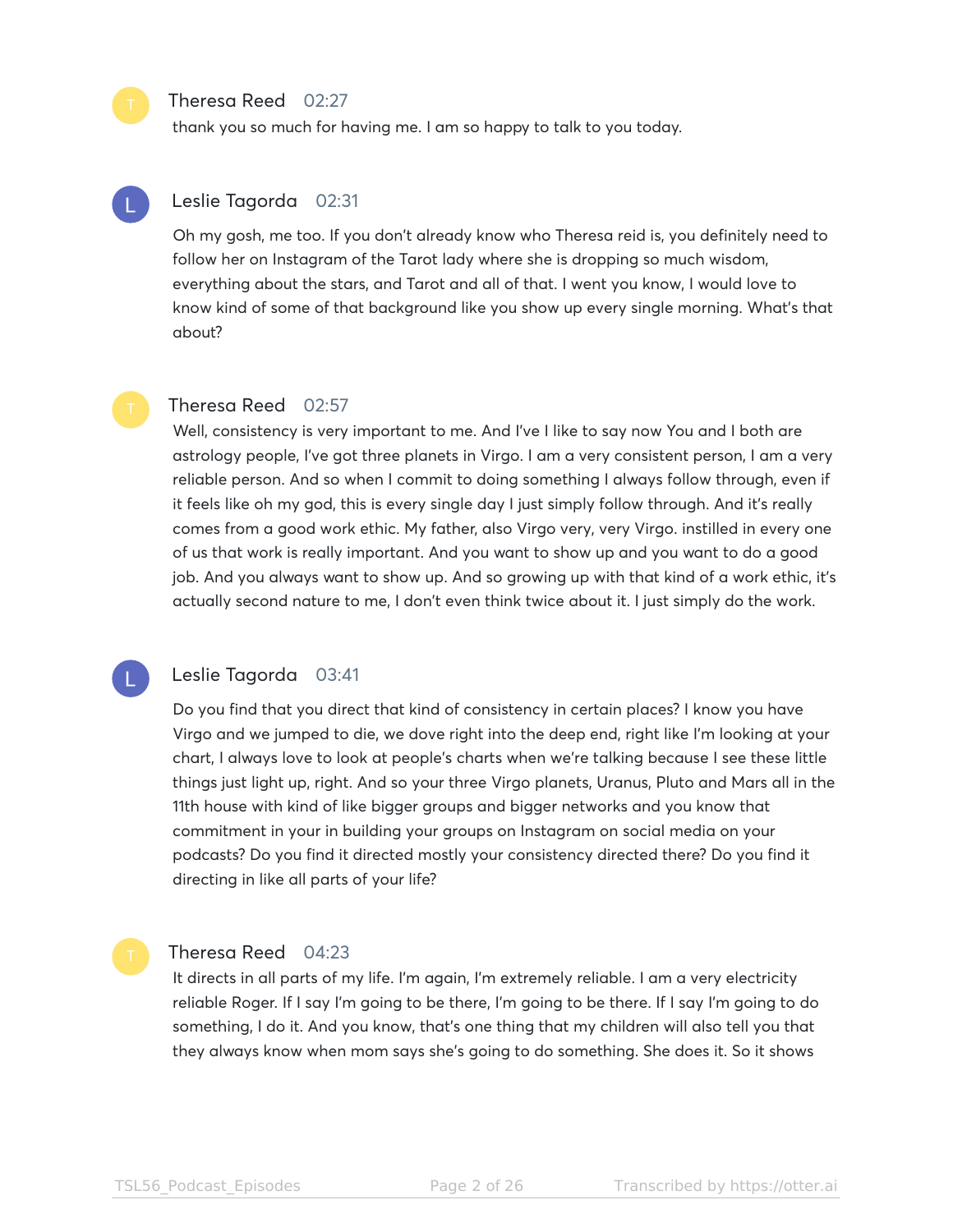up in every single area of my life. I mean, sometimes people that I haven't talked to in like a million years, they'll be like, Oh my god, you're still the same phone number. And we'll pick up with right where we left off. Even if we haven't talked in 10 years. I'm very, very consistent. I'm very grateful. It

### Leslie Tagorda 05:01

that's amazing because you know, if somebody were just to who is just getting into astrology and they would look into your chart and they would see all of that pile up of Gemini energy, right? They'd be like, well, I can't make up their mind. Geminis can't do this and like, it's so it's such a bowl right? Like the judgment that Gemini gets.

### Theresa Reed 05:17

Gemini gets a bad rap. You know what, Leslie I saw on Twitter A while back and I was shocked. They said what is the most hated sign? And people were piling on chairman. I'm like, What? We are so fun, where you fall, we are witty, we we never run out of things to talk about. We're always learning new things we know about every current event, and Geminis are awesome. But the shadow side is You and I both know, every side, every sign I will say has a high vibe and a low vibe. And Gemini can be flaky. And when I was younger, I was much flakier, I was more impulsive, and I knew at a certain point that that wasn't doing me any favors. So I knew I had to like, tap into that Virgo nature, get more pragmatic. And stop goofing off. And once I stopped doing that, well, then all the magic came together for me.

# Leslie Tagorda 06:06

Yeah, so that's it such great, great question, because that I was really curious about when you've been showing up, like making that commitment. What changes like what have been the results, because I mean, I see it just, you know, from like, you've been doing it for a while you've been you were one of the first people, Tarot readers, first people to really go into the spiritual entrepreneurship, but not just that result of what's been that result of just everyday, everyday everyday.

#### Theresa Reed 06:35

Well, you know, everything, when you are practice, let's look at it like a habit. If you were doing a certain habit or practicing something every day, maybe you're practicing learning the musical instrument, you're not going to get good right off the jump, you have to do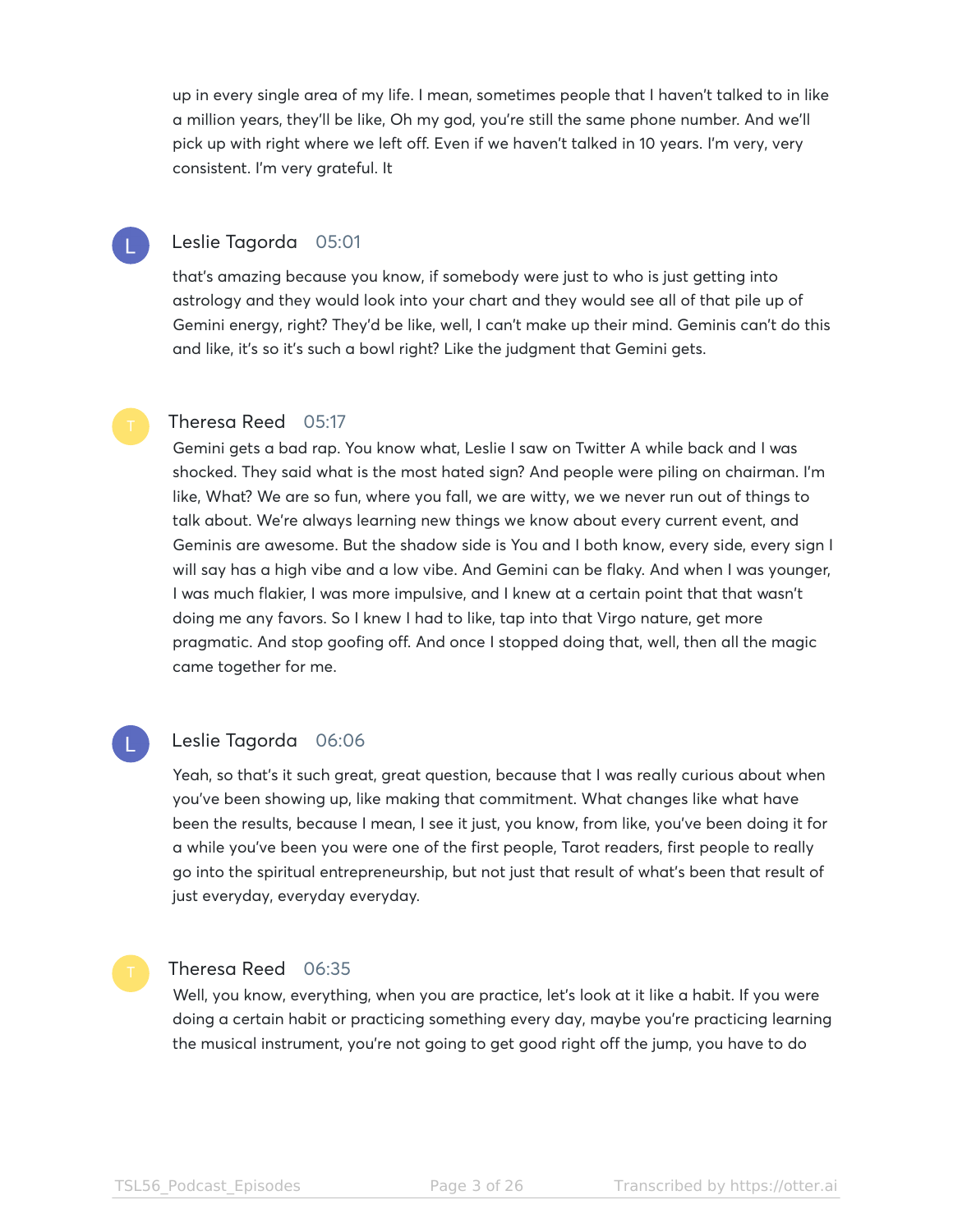everyday practice. And that really applies to everything in our life. I mean, we get up, we brush our teeth without thinking about it. Why it is a habit that's been ingrained in us. So when I look at doing my work, I don't look at it, like oh my God, I've got to work. It's like, this is something it needs to be done. Just like brushing my teeth or playing the guitar. If I want to get good at my work, if I want to serve people properly, I have to have those good habits. And so I tend to look at it like that. It's routine. It's habit. It's just something I do. And you know, if there's something in my life that at a point becomes like this doesn't feel right anymore. I also don't have a problem walking away from something.

# Leslie Tagorda 07:25

Yeah, like you've grown out of it, right? Like the boundary is absolutely,



# Theresa Reed 07:28

absolutely. And I will say again, the Gemini nature, I do love to scatter my forces. So I have to rein that in. So I can remain reliable. I don't want to be all over the place, which is one of the things I have to work really hard to like, dial back on.



# Leslie Tagorda 07:45

Yes. Oh my gosh, I know you don't know me very well. But if you know the listeners here who've been following me for a while, in Episode 51, I released at the very tail end of Capricorn season, and it was really about success isn't about talent. Success is about commitment.

Theresa Reed 08:02 Yeah, right.

# Leslie Tagorda 08:04

That caveat born Virgo to and Saturn and you know your Saturn in Pisces, which is like, Oh, well look at how Teresa is utilizing her Saturn in Pisces. It's just like, you focus with Mars right there across your natal chart. And it's like this wonderful thing about, hey, you don't have to be the most talented, you don't have to be the prettiest, you don't have to be the best, you just have to show up consistently,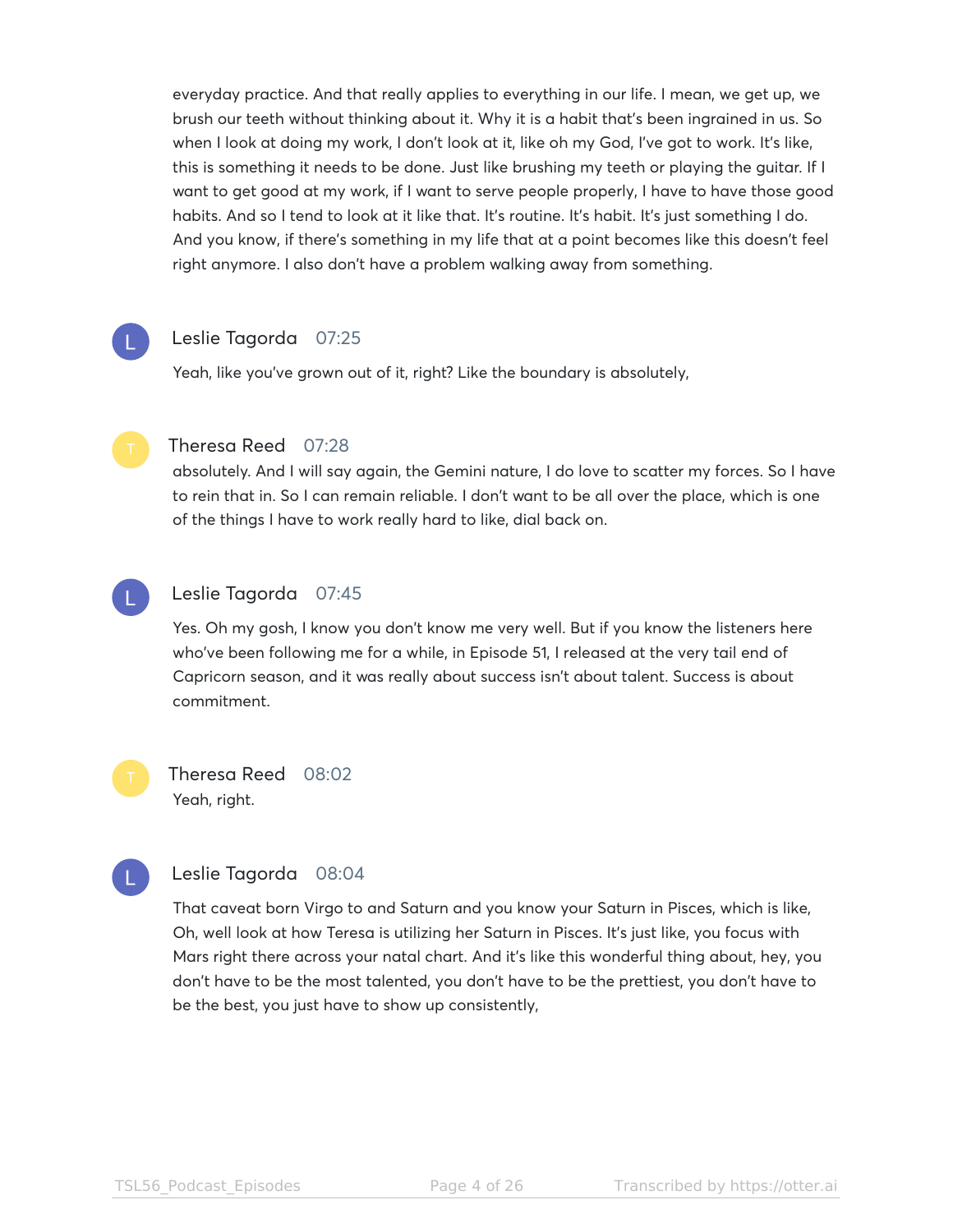#### Theresa Reed 08:29

that is really, really important. And you know, every once in a while I'll get people showing up in my world that they assume there's a magic bullet, like somehow I'm lucky or it's a magic bullet, or I've been handed some kind of gifts. And I will say, you know, I caught on to Tarot and astrology very young, I got good at it very young. I mean, I seem to have a real knack for it. And I do have a lot of privilege because of the color of my skin. And I'm really quite aware of that. And I'm able bodied. So there are things that are on my side that make it easier for me to succeed. But it's still there's not a magic bullet. I have to study, I still have to study, I have to show up, I have to do the work. There's no getting around that there is no getting around that it doesn't matter about those quote unquote, lucky breaks, you still have to go and do the work. And when people say well, you know, how does it How can I make this happen quickly? And it's like, I can't tell you how to do that. Because I've been at my career for 30 years. Yeah.

#### Leslie Tagorda 09:29

Well, I love how you actually brought you bring those things up, you bring about like the privilege, you recognize your privilege, you recognize your hard work, you recognize all of these things. And I also want to reflect that back on you. What I see you doing in your work is I see you sharing your platform, and I see you empowering others in like, you know when I shared my books with you, you're like, Oh my gosh, yes, please send them on. And not only did you read them and receive them, but you share them on your platform. And that's true leadership especially as we're moving into the Aquarian Age, which, to me is about shared social equity.

#### Theresa Reed 10:06

Yes, right, everybody needs to get a seat at the table. But also, that's also the high vibe of a Gemini as in a business, the high vibe of Gemini and business is sharing information. And you know, sometimes people don't want to share other people's information, because they assume somehow that's going to impact them in a negative way. Like, it's going to take work away from them. I'm like, Listen, there are billions of people in the world, we've got plenty of work to share around. And I'm one of those people when I get excited about something. And by the way, your books are so so good. When I get excited, it's a no brainer. I'm like, Oh, my God, I got to tell everybody about this. And I've always been like that. I've always been that big mouth kid who got excited about this band or something like that. And I want people to know, I love sharing information. Information Sharing is one of my favorite favorite things in the world. So I'm also having people know, what I'm reading, what programs they should sign up for what things might be interesting, or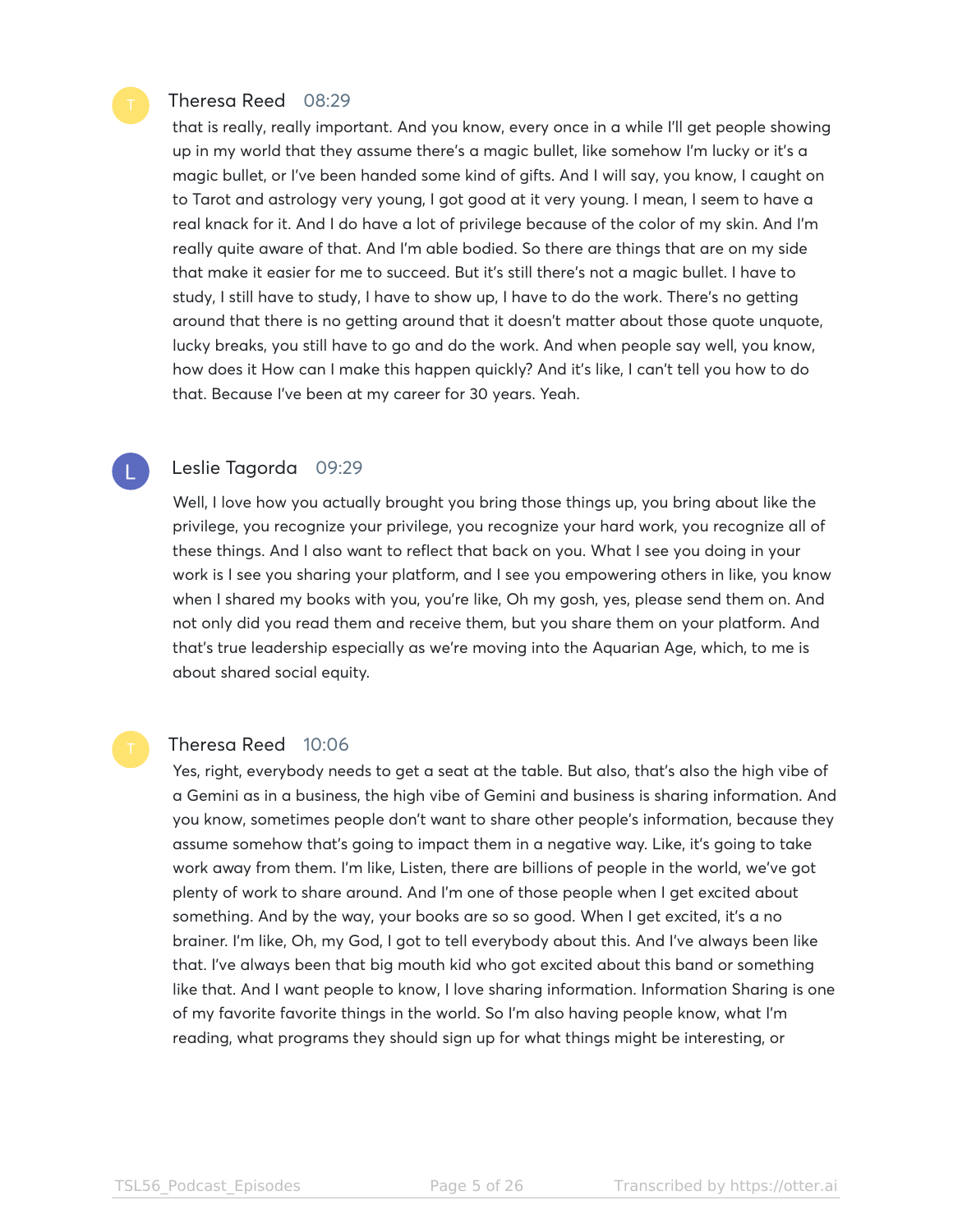maybe the news stories that I've been reading and find fascinating, because I mean, that's what I love to do I want to share.



#### Leslie Tagorda 11:08

Yes, I think that's why I love you so much. We have a lot of serendipitous energy, I have Gemini rising with my Saturn in the first house. So like I'm one of these people that's all about committing to and learning how to focus that Gemini energy. So you brought us into this like this perfect question. I'm so curious, because you, you practice so many forms of astrology. And I've heard you talk about political astrology, which I definitely want to get into in a little bit. But how do you use astrology in your business? And when did you first start bringing astrology into your business?

### Theresa Reed 11:42

Well, like most people, when I first started studying astrology, and I started studying when I was 15, so that's 40 years ago, it was a trying to figure out who I am, you know? And that was always very interested, well, who am I? Why don't I fit in with this family? You know, why am I so different from the people I've grown up with? And astrology started really answering a lot of questions about that. And then as I got a little bit older, then it became a tool for choosing partners, like, is a person going to be groovy? Are we on the same wavelength? Are we going to have fun together? You know, so that it became that and it remained like mostly about kind of understanding human nature for quite some time. And then many, many years ago, and I'd been in business again, for a long time, I was dealing with some business stuff, and I thought, you know, these planets, I'm always watching them for other things. I wonder what would happen if I started applying this to my business. And so I started following, especially the moon very, very closely with my business. And I started aligning certain things with the moon, certain activities that I would do during the moon, I paid attention to Mercury Retrograde, Mars retrograde, I said, Let's not launch, then, let's work on the computers, let's back things up. I made lots of mistakes along the way as I started really following it. But as soon as I started getting the hang of it and watching those cycles, what a lot of magic unfolded in my business, I also learned to look at my chart and understand my strengths and weaknesses in my business. You know, like, like, for example, you know, one of the funny things is I'm extremely introverted, which nobody would ever believe in a million years. I'm extremely introvert, I love being alone. I love being by myself. And my astrology chart, I've got a Leo midheaven, I'm like, you've got to be on a stage, whether you like it or not have to do it, you know. So learning even things like that. And that was very good for my business, getting on stages. I'm great with a mic in my hand. But it's not what I want to do. But I know it's what I should be doing. And so it's all these things I started incorporating into my business. And my business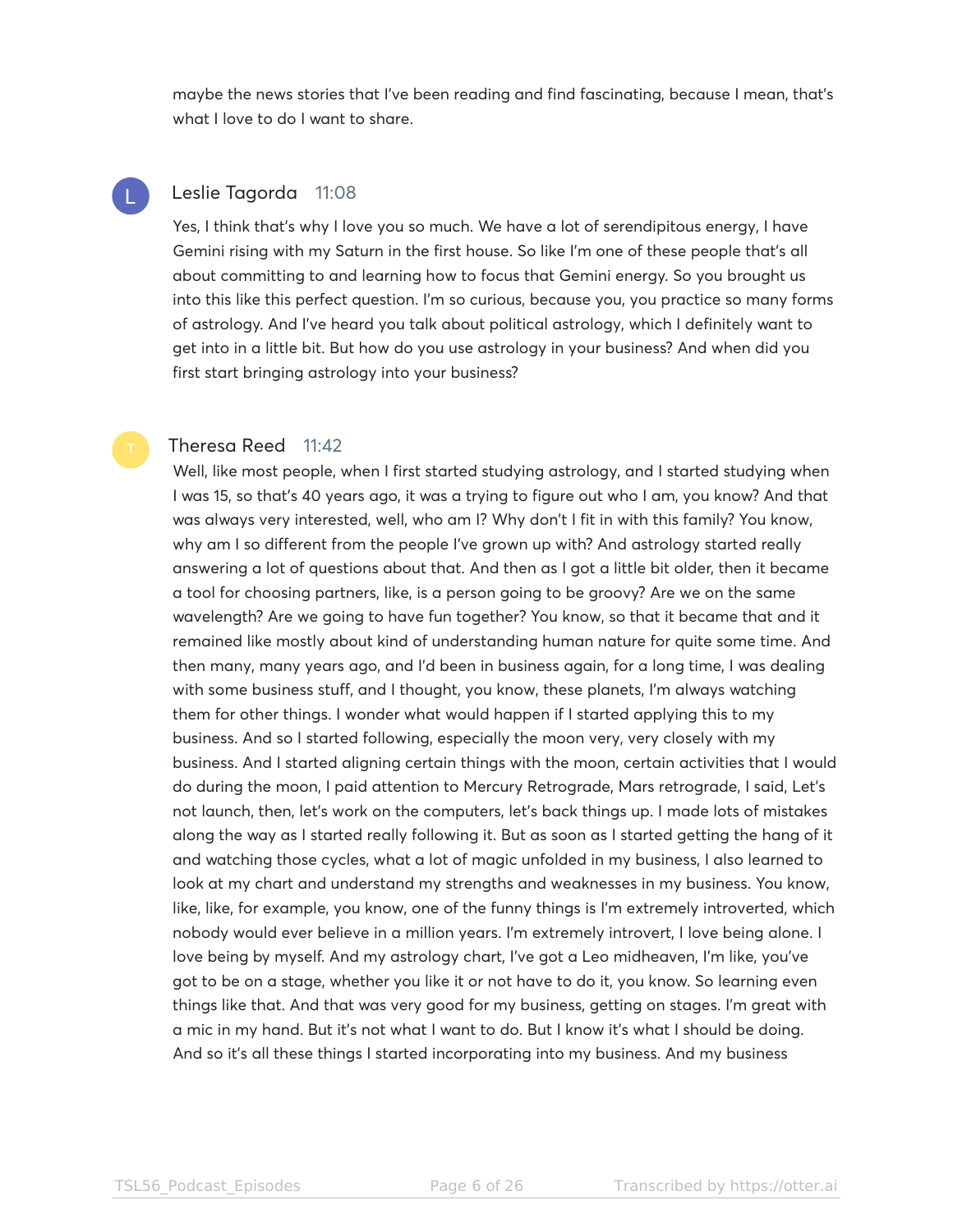improved dramatically. When you understand how cycles work and how you how your own astrological natal chart shows how you operate? Well, you can number one show up in your business as the best version of you, and also learning how to work with those cycles. Well, now you have another, you have another layer of planning that you can do for your business that is going to be in alignment for the highest good of you in your business. You know, last year the plants were so gnarly. I knew I knew there were gonna be some. There were gonna be some rough waters, but because I knew it. While everybody else was freaking out. I'm like, yeah, Mars retrograde, Venus retrograde, Mercury Retrograde Saturn Pluto conjunct. Here. I didn't have a problem because I already knew it was coming. Yeah. So I think it's very helpful. Yeah, I



#### Leslie Tagorda 14:35

think you know, 2020 for like all of the losses there are so many gains for so many people like it really. It really shook things up in a way that just kind of like leveled the playing field a little bit. I love that. I also love hearing how you kind of how you use astrology because I think that's how most of us fall into astrology. Right? Like, like this self curiosity then it's like okay, Am I gonna jive with that person?

# Theresa Reed 15:02 Yes.



#### Leslie Tagorda 15:03

But then when you really start to use astrology in this like really empowering way, it's more about self actualization. Yes, like learning those vibrations, and then keep like this endless cycle of elevating and elevating and elevating it. And that's what I love doing for people with just uncovering their charts. And then yes, of course, working with the rhythm of the energy. So we're not working against the energies that we get to play with.

### Theresa Reed 15:30

Right, which is often what people do. I mean, I get into my own business, too. I hit from the stage, I didn't want to get on stage that's going against my Leo midheaven. And when I was when I was doing my business, back in the early part of my business, it was more kind of like winging it. And then when I started really following the planets, then I got very strategic. I got super strategic. And once again, the magic happens. People say, Well, you've been in business 30 years, you know, what's your sauce? And I'm like, I work hard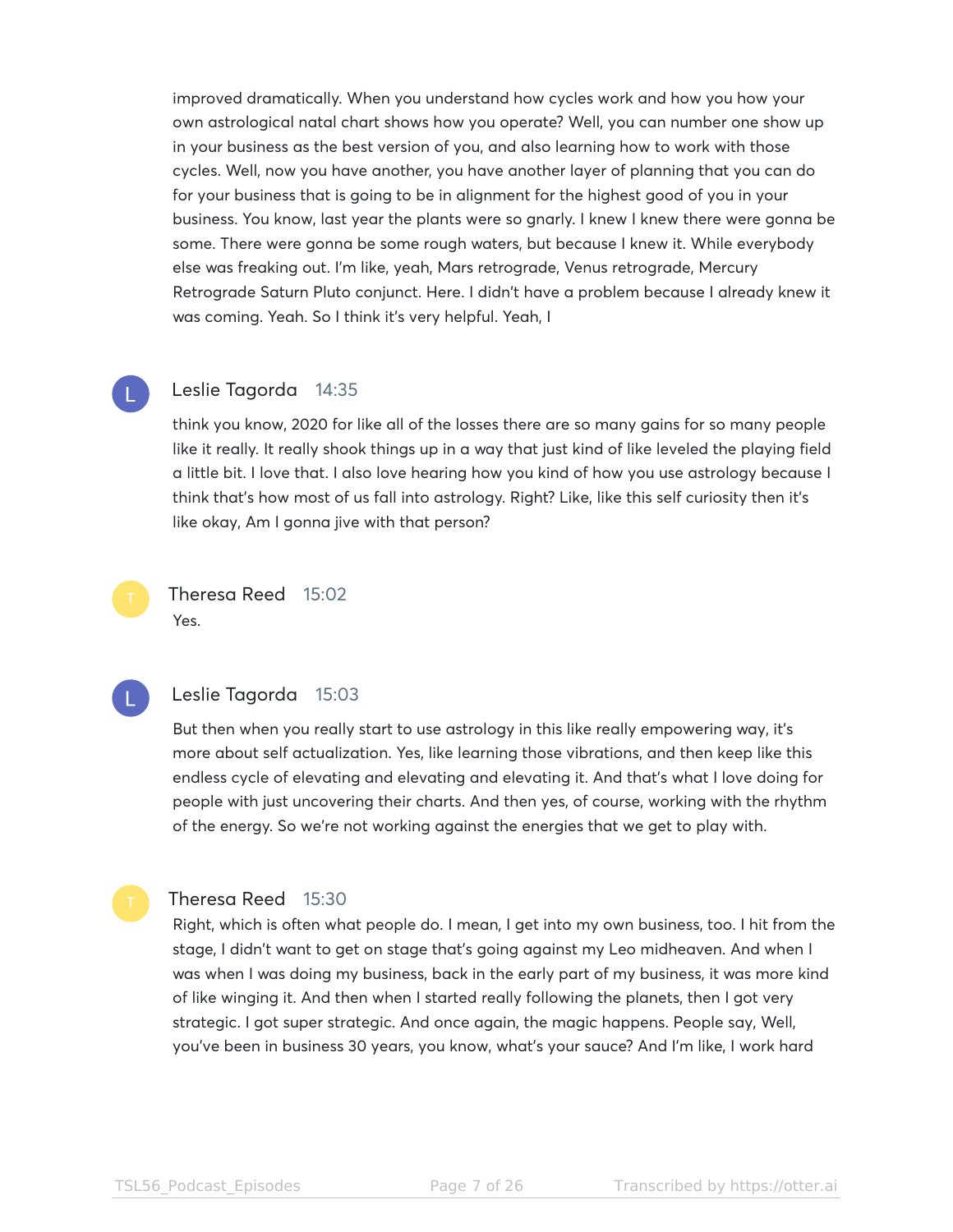and astrology. Yes, it works.

### Leslie Tagorda 16:05

I'm curious if anything is specifically happened for you just thinking you know, to thinking back like your Uranus, opposite Uranus. Like I feel like after your first Saturn retro of Saturn return like that, you're that midlife. Uranus, opposite. Uranus is such this breakthrough thing. And I'm curious if you can remember back to them, like how your business might have changed after that.

# Theresa Reed 16:27

Transit good. The biggest thing, what was happening at the time was dealing with a lot of elder care. And so suddenly, I had to get hardcore with my schedule. And that was the biggest thing, I tended to be a little bit more looser with the schedule. But that urania stuff, and dealing with elder care, that had to all change and shift. And also, I had to get really good with technology. And technology, I was, in my opinion, I was late to the game. I resisted technology. I remember my kids had computers, their father had computers, and he was into us. And now I'm not interested in it. I'll use this typewriter, I don't. I mean, which was ridiculous. And my children bought me, they gave me a soldier's computer said, Mom, you've got to get with the program, knock this off. And I'm like, you're right, I don't want to be the lady standing at the checkout counter, not knowing how to work that thing. So I really dove into technology, and I got good at it. I got good at it, because I really put myself into it. And as I was moving through all that Uranus stuff, I mean, I just kept studying and learning and learning about websites and all of that. So I think that's also the big change. I really became more tech savvy.

#### Leslie Tagorda 17:43

Yeah, I think we'll all that Gemini energy helps too. And then you know, a smattering of Aquarius, zero degrees and you're at your IC like that. You know, like I love that part. So, so what you know what made you decide to start a business all those years ago, like further other Tarot businesses, astrology, like businesses, not just somebody giving, you know, readings on a back closet or something like that.

# Theresa Reed 18:11

Well, you know, I, if somebody would have told me that I was going to grow up and be a tarot reader or an author, I would have, I would have laughed at them. I my goal was to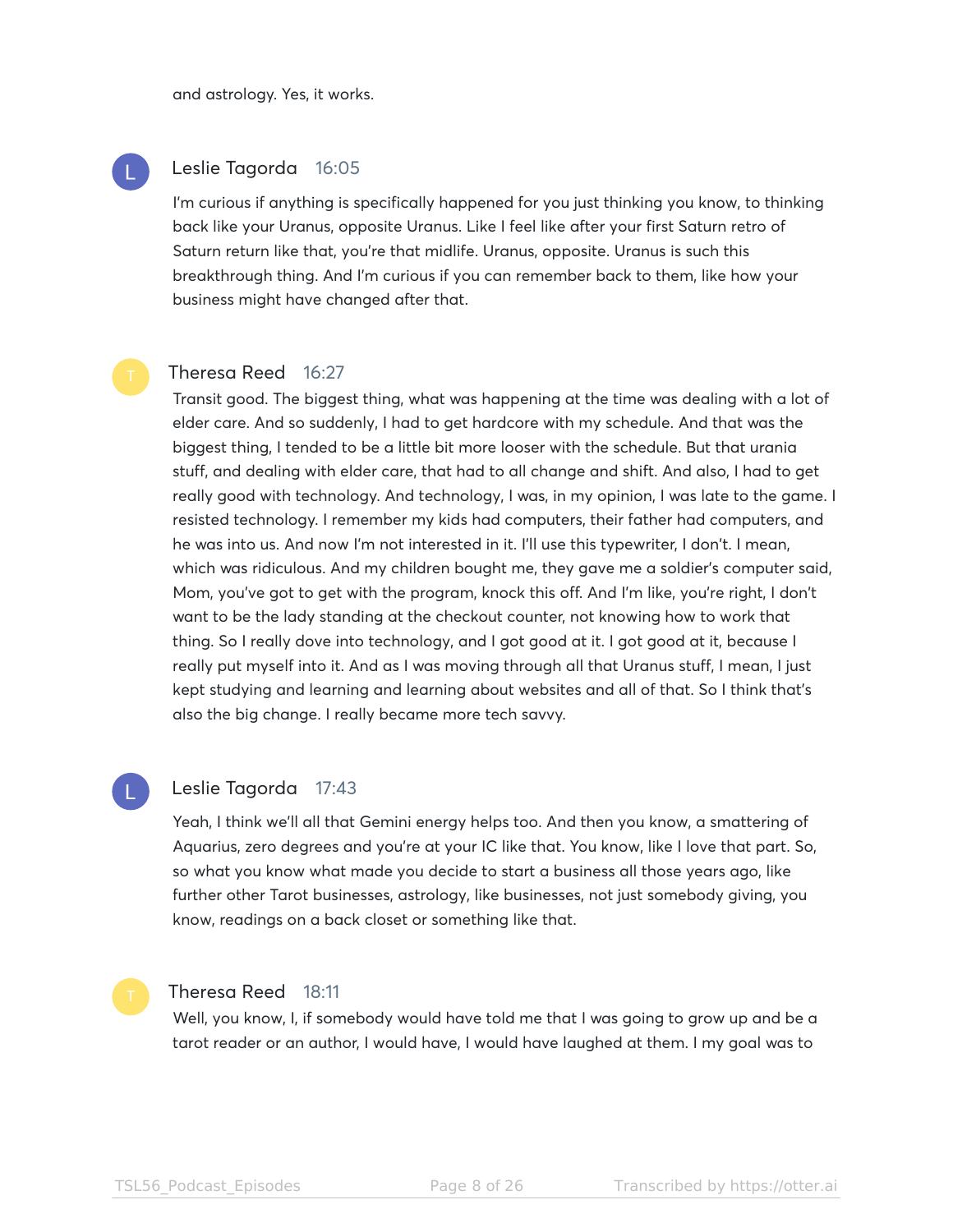be a makeup artist, and go to New York and hang out with all kinds of musicians, which I never became a makeup artist, I did hang out with all kinds of musicians, which is I there like catnip for me. But the makeup artist thing didn't happen. And there was a while I was kind of like drifting a little bit trying to figure out what am I going to do with myself? What am I going to do? And I've been doing terror with that part, at that point in my life, and I had a job in an office that I moved back to take care of my parents, and you know, suddenly had to figure some things out. And at the time, I just took a job bartending because I thought, well, you know, I need something. And I don't want to be totally committed. And I was a lousy bartender, but I ended up bringing those tarot cards to work because they put me on the worst shift because I was the worst bartender. But suddenly, what ended up happening is, so many people started talking about those tarot card readings, that I ended up with the most popular day that my days were packed, and I made so much good money off the tips for bringing those cards. You know what the cards that I'm like, wow, maybe there's something to it. And people were always saying, Listen, I want a full reading, I will pay you. And one day I was talking to the boss, I said, you know, I'm thinking I might, I might need to turn this into a business. And he goes, Oh, yeah, yeah, you should do that. And he went behind my back and told everybody, I would fail. He said, nobody's gonna pay for that. Now there's one thing I grew up with brothers, and I'm in between two boys. And I know one thing with brothers, they're very competitive. And I was always very competitive with my brother. So when a man tells me that I'm going to fail, then you bet I am not going to fail. So I quit my job. And that was it. And I just started doing it and those clients that would come into the bar Were booking readings with me. And it was all word of mouth because this is back in the this is back in the early 90s. There was no internet. And so for businesses, there were a couple random Tarot readers here in the city where I live. And we all became friends and all that. But there was no internet. It was it was a weird time, and it was still very much, there was a stigma to it. People thought it was devilish or negative. And, you know, my goal was to educate the public that it's not negative. And so it was a very, very humble and very rough and tumble beginning back in the wild, wild west of tarot reading, before it became so popular. And I think the internet for that.

# Leslie Tagorda 20:40

Two thing is kind of sprung up. The first thing was like, I'm curious about you know, that what that bartender asked, like, you know how he started talking behind your back and saying that you were going to fail. That seems to be like a theme, maybe in your life, because you have this super powerful t square, that is always like this outside action that you're like, basically sticking your middle finger to and say, EFF this, I'm gonna do this anyway. And then you like, you succeed by leaps and bounds. Is that true for you?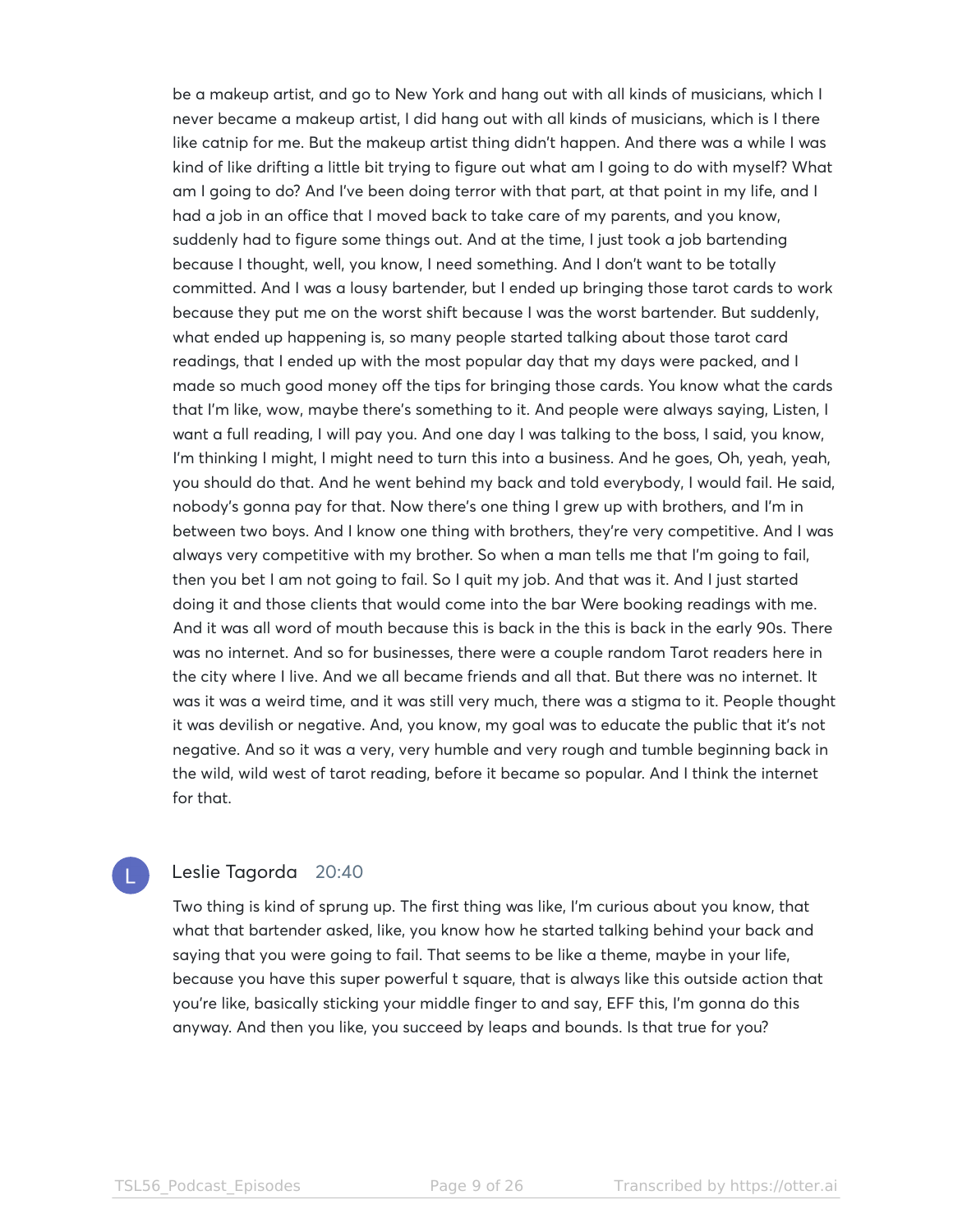### Theresa Reed 21:10

Yes. It's always been that way. I was very rebellious as a child. I've always been like one who says, nope, nope, not gonna do it. And, you know, I don't like being told what to do. I don't like being controlled. And I especially don't like it when someone tells me I'm gonna fail. Then it's like, oh, no, no, no, no, that's not how this works. I'm gonna succeed. And this is something I want to fail in. You know, there's certain things I don't care if I if I ever win a sports because I hate sports. But if I did want to win it, believe me, I would dedicate myself and I would win.

Leslie Tagorda 21:42

Oh, I, I believe that just like, if anybody was, you know, looking at Teresa's turn is just like this, this really tight t square. Like, these energies. It's like, don't mess around with.

#### Theresa Reed 21:56

Yeah, so funny that you say that too. Because sometimes when people look at my astrology chart, they're like, Oh, this is a terrible chart. Everything was at a T square. I'm like, No, no, no, no, it's how you work with stuff that matters. This can be a terrible messy thing. It's a mutable, a massive mutable t square, it can be a terrible thing. But it can be a catalyst, it can be the fuel that lights that fire. And you can take that rebellious energy, and you can turn it into something where you're carving out your own individual path. So what are you going to do? Are you this scatter your forces to the winds? Or are you going to look at this and say, Oh, hell no, I'm going to do something with this. And that's what I chose that again the choice like right like deciding to commit some things to something and choosing to express these energies at this highest level. Because you know, earlier we're talking about Gemini being the most judged Scorpio also being the most challenged, which all you have your Gemini energy in the eighth house. You know, this, this double theme there. But it's like when I work with clients, you know, you pour things sometimes people come in and some astrologer or some Tarot person at one time told them like, oh, you're never gonna have success because you have this thing in your chart. And it's like,

# Leslie Tagorda 23:10

I call bull. I can't count on that. Because, you know, this is fuel anytime somebody has all of these squares. And all of these opposition's that's creative juice to work with, right? People have a lot of trines like, I have a grand Trine and pretty much went totally wasted for like, the first half of my life because things were easy. And I didn't have to work for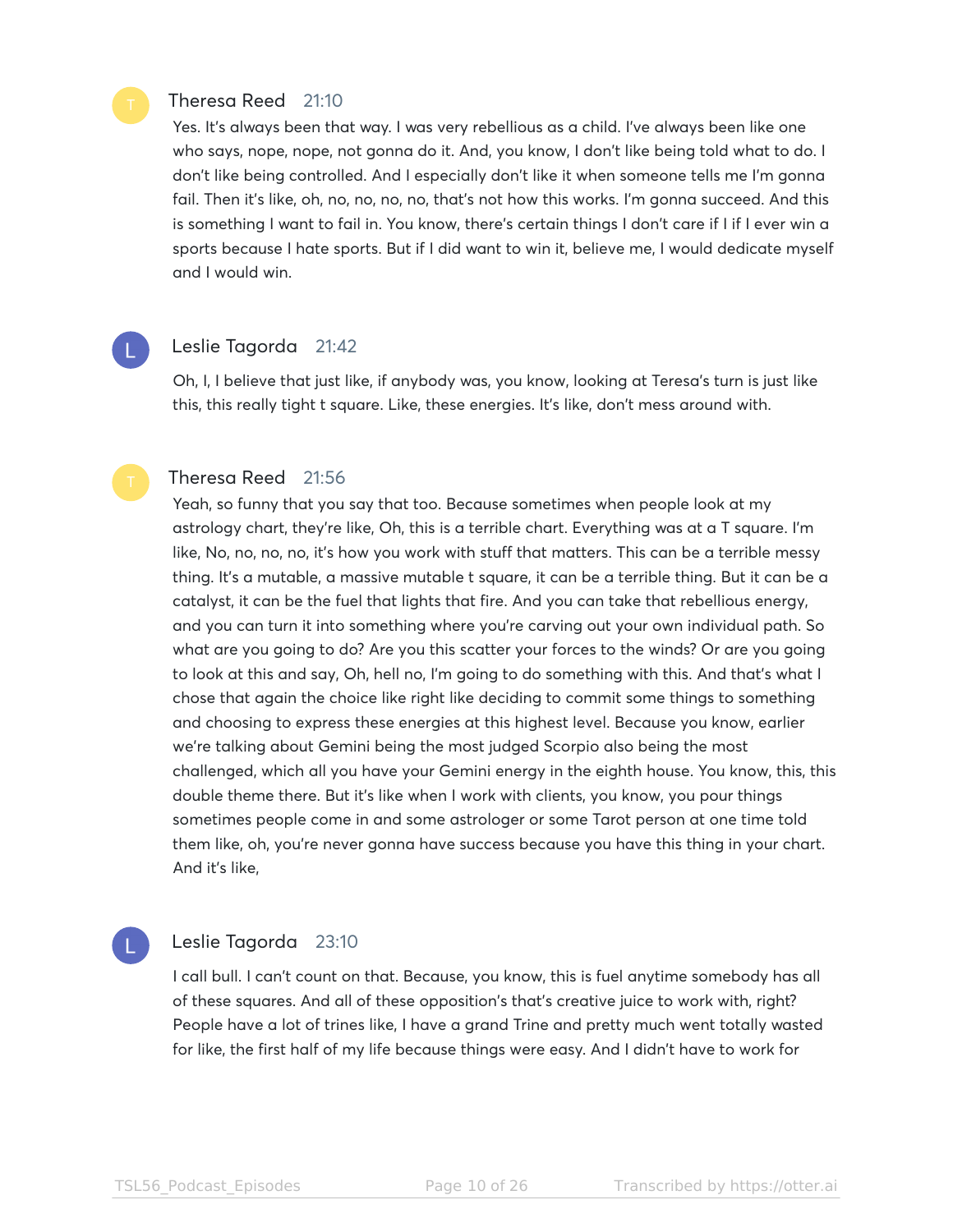anything. So I didn't commit to anything. And I got nowhere fast. Right?

#### Theresa Reed 23:39

I mean, they can make you lazy, good aspects. Not that there's anything wrong with that, you know, sometimes if you can coast, why not? But then at some point, we do feel like well, this is inertia, though. Maybe I do need to challenge myself. Exactly.

# Leslie Tagorda 23:53

So the second thing that I wanted to talk to you that kind of stumped for the other conversation is, you've been in this industry for so long, and you know how people hang on to every single word. Right? And then everybody would be like, vying to get their question read. And then you know, you'd pull a card for them and you'd answer this question and maybe he would say like two sentences, but like, everybody remembered exactly word for word for word what you said, right? There's like power in that. Words are powerful words mean something? Yes. Oh, my gosh, I feel like I'm, I'm speaking to like a mirror. Sometimes. I see that all the time.

#### Theresa Reed 24:34

And you know, people don't think that in a lot of people in this industry. Don't consider the impact of their words. Like when you're talking about clients coming to you and feeling disempowered. I mean that that reader did a disservice. Now listen, if somebody was doing something really stupid and destructive, of course, I'm the first person to say Listen, you need to be careful, this doesn't feel like it's a good path for you. Let's look and see if there's an alternate route to really make sure that you are going to the highest potential and moving past these obstacles, I mean, that's where you want to work with it. And I've had read readings too, from people who use very destructive words like can't, or won't, or this is bad or, and it's like, Don't do that. Don't do that. Unless you see somebody doing something dangerous. You have to look as a reader, you have great responsibility to look at. Let's look at the potential. Let's look at the the problems and let's find a strategy. Let's get you moving towards your best thing. I am a firm believer that everybody has an opportunity to make it in this world. Everybody, I never look at someone's chart, or at a human and say, well, they're screwed. I don't do that. Because it's like, Okay, well, maybe this is a little messy. Let's, here's, here's my vertical. Say, let's clear this up. Let's find the best route. Let's do this. We've got this. And I think if readers approach that perspective, you're going to do far more to help people than tell them that well, you got a messed up chart that does nothing to help anybody.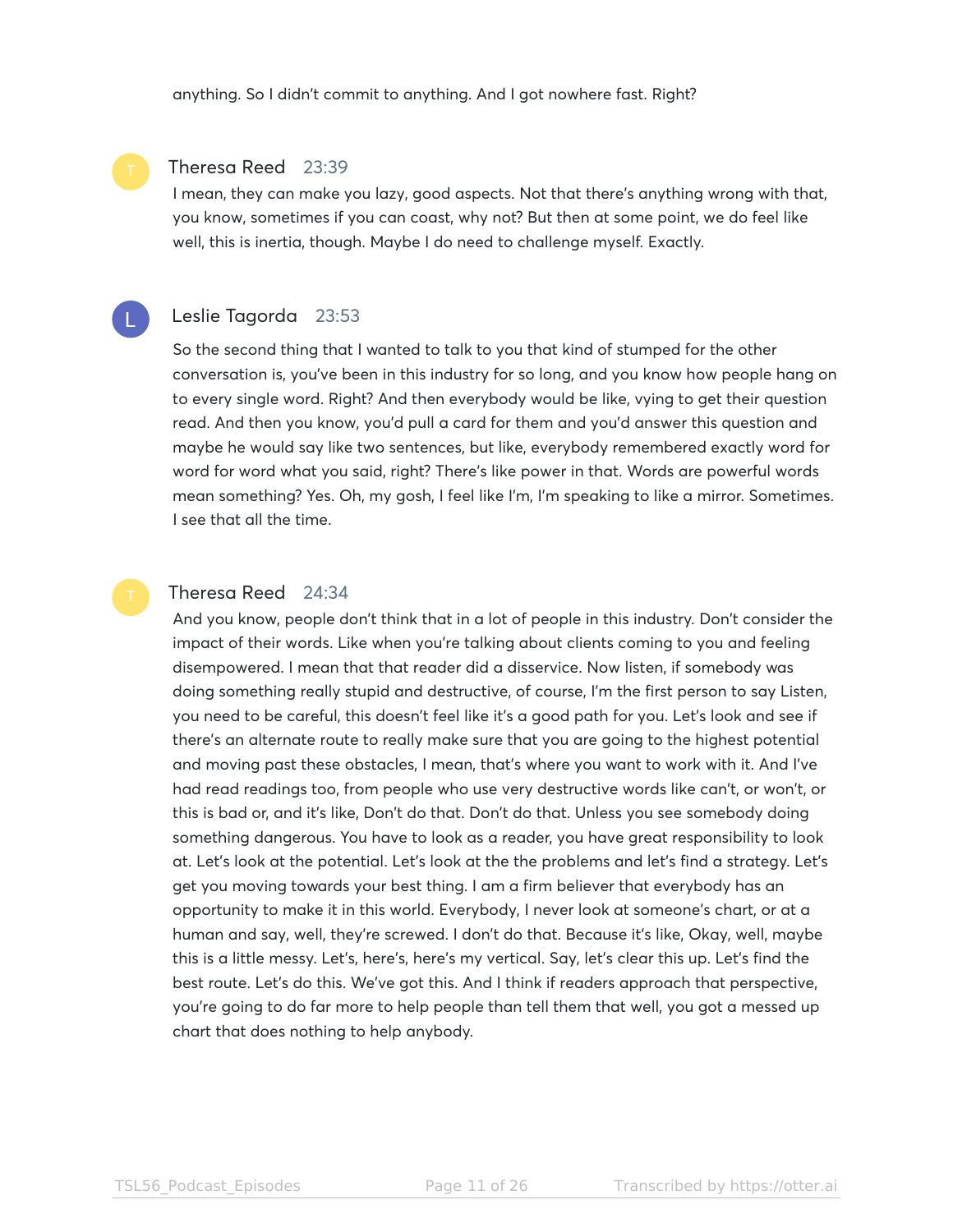# Leslie Tagorda 26:00

Yes. So for all of the listeners out here, if you've ever had somebody give you a reading that told you something like Doomsday, just flush that, right? That's not reality.

### Theresa Reed 26:13

Unless it makes again, unless you are in a situation that really isn't healthy for you. Because the reader should always be focusing on what is for the highest good of this person, not what is going to make me look like some Boogie Boogie accurate tarot reader or astrologer. But what is for the highest good of this person? Because ultimately, what is this work about? It is about service. Yes, it's period it is service. And again, you do not serve someone by shaming them, by making them feel like it's hopeless, or by telling them what they want to hear either. I mean, that's the other bad thing. You've got to really be honest and earnest. And every time you do that reading, it's never about you. It's always about what is for the highest good, what is going to inspire what is going to help this person to keep reaching for those goals, but also be smart about it.

### Leslie Tagorda 27:00

Yes, see, those chippies kind of like basic golden rules, right, whether or not your Tarot or astrologer or a business consultant, or coach, yeah, like this is about empowering others and helping them go through their blocks and not creating blocks.



#### Theresa Reed 27:17

Yes, and sometimes, you know, this work, we can create them when we don't think about how we are choosing those words for people. And, and with astrology and Tarot. I think anybody who's learning this stuff really should be also taking lots of lessons on how to communicate in a compassionate way. Because that really helps people more than you thinking a square means this or the death card means you know, blah, blah, blah, we've got to really look at that from a different angle. Yeah, I'm

# Leslie Tagorda 27:47

glad that you brought that up. Because I noticed that after I took a communications course, I was like, Oh, my readings, I got so much more inquisitive. Just seek these practical tools. I would love to know about your, you know, your day to day and like, what's kind of challenging? What do you love? Like, what does that look like?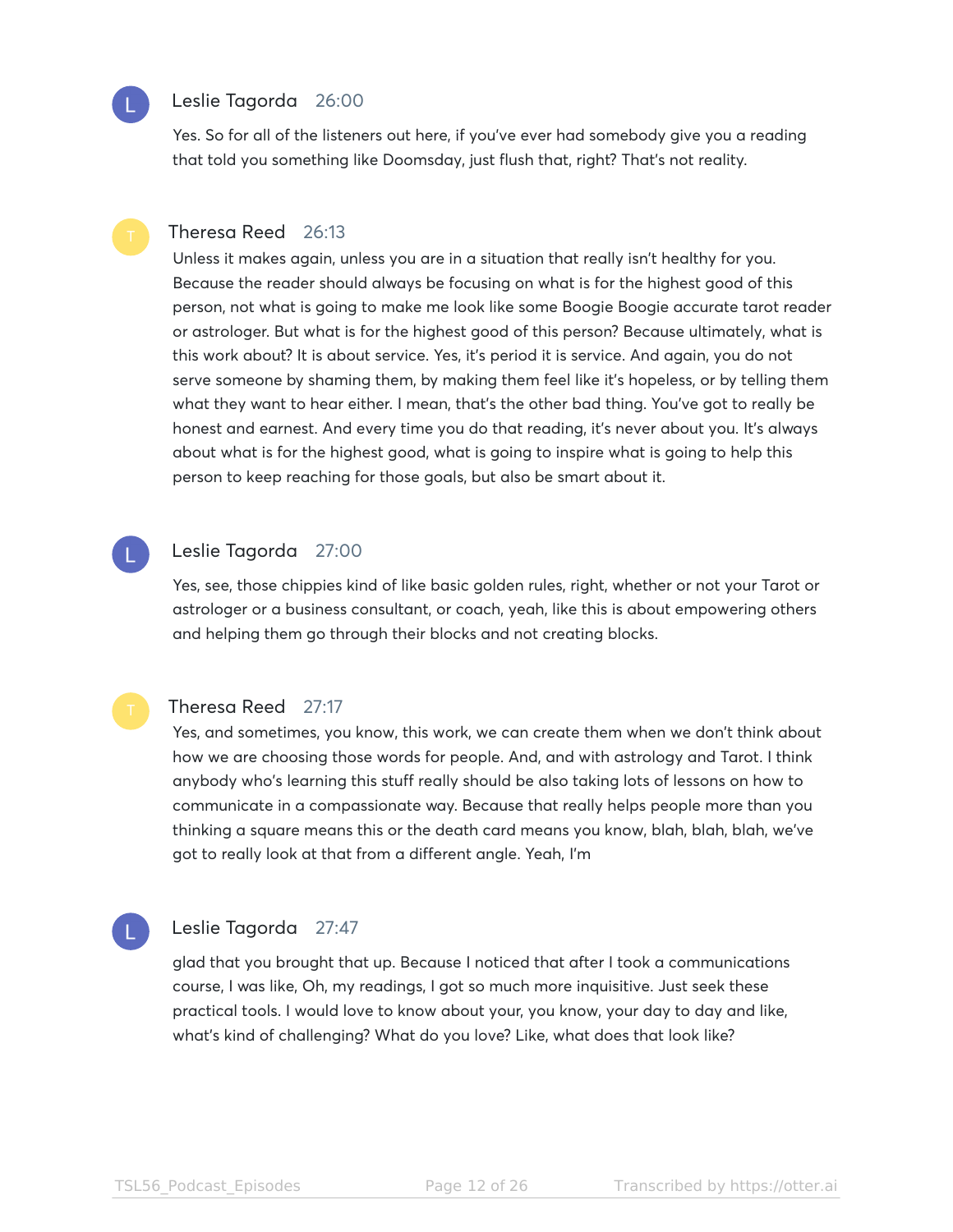### Theresa Reed 28:07

Well, I live very much by routine, as you can probably guess, everything is very highly structured. And I have to do that because A, it keeps me on track. I don't like getting off track, I don't like I don't like having a messy calendar. So my calendar, everything is really highly organized. Because I know that I'm going to operate a lot better. And I'm going to show up, then very present, whether I'm writing something whether I'm working with somebody, I want to be 100% present, and the only way I can be present, if it is if I have a very clearly defined schedule. So everything's marked out, everything's on the calendar. I know every Monday is an admin day. It's also the day I clean my office. I know every Tuesday, I might be working with a client or I might be involved with a project and meetings. Wednesday is my day also, for doing interviews like we're doing here today. It's also maybe the day where I might connect with my virtual assistant and talk to her about goals and things that we need to handle in the inbox. I know that wins in it I might be teaching Thursday, I might be working with clients, Friday clients, Saturday, a little bit of clients in writing, and then Sunday is off. But every single day is marked out. And I've also started you know, ending my days earlier, I used to work way too much. Not anymore. Nope. I start ending my days a lot earlier because I want to be able to read books and read more books and learn new things or take a class or whatever. So that's also something I've started doing is scheduling in time off and being rigid about it is like at a certain time. I'm not in the inbox, you can email me all you want. You're not even getting my assistant. So everything is very structured. And that is the secret to how I live my life. It is it sounds rigid, but it works. So and also by the way, my mornings are all was always very similar. Get up take care of the cat And then I also want to make sure I move my body I do some meditation. And then I sit down and I do all my card of the day things in the morning. And then I eat my breakfast, which is usually the same breakfast every day. I wear clothes that are always just a uniform. It's like Garanimals for adult, black pants. black shirt. I'm like Steve Jobs. I don't want to think about it. Put in some red lipstick. And I'm good to go. Yes,

# Leslie Tagorda 30:24

but your signature lipstick. I love what you're saying about like, you know, like how you're just like so rigid, but like in a way that gives you all of that freedom and flexibility. I was trying to like hear from your daily routine because sometimes we can even look at our chart right in order to determine our daily routine with like, first house second house third house and it's like, Okay, first house with your Libras like, Who are you connecting with? Oh, you're gonna connect with your kitty cat.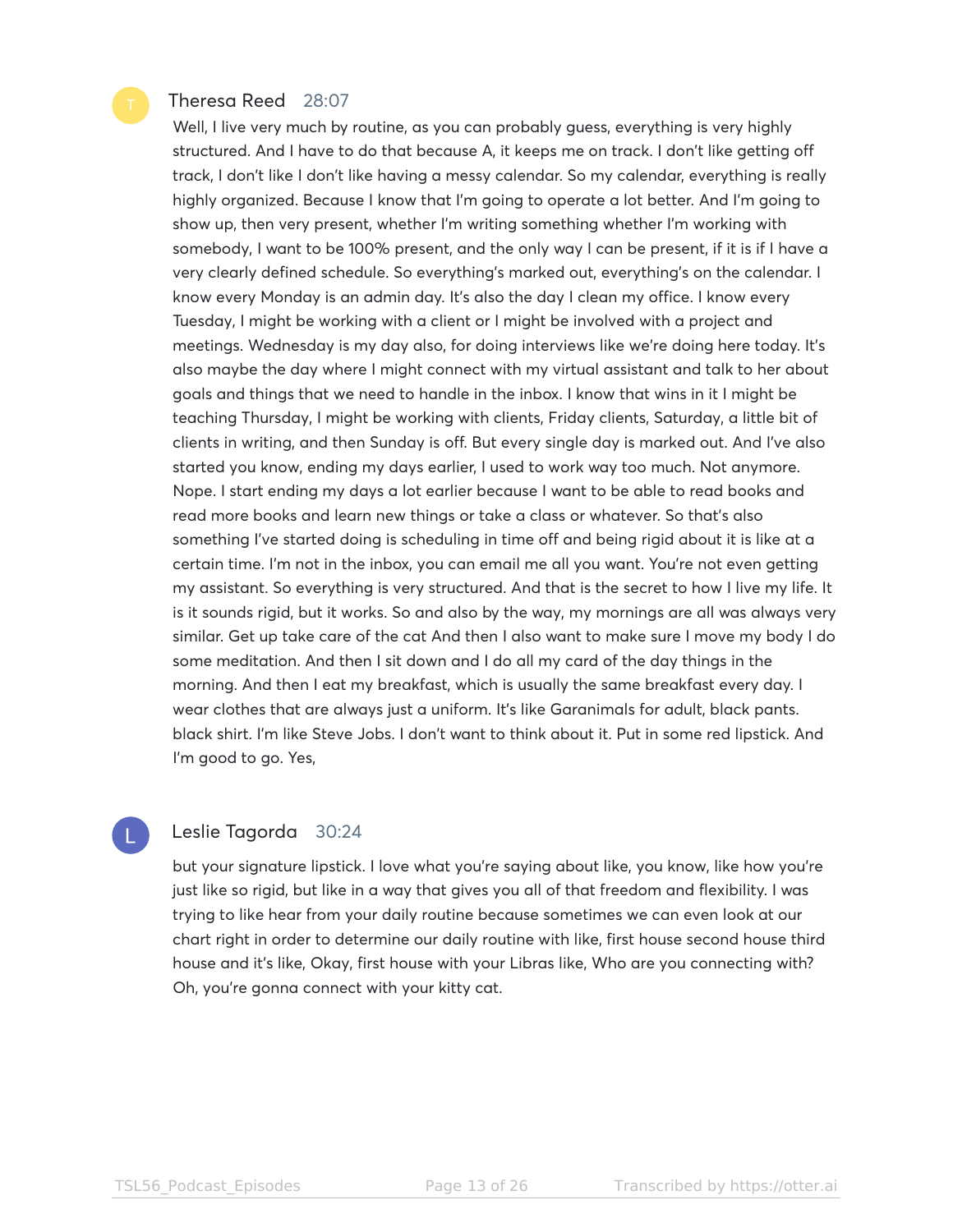### Theresa Reed 30:51

First thing is the cat. Yeah, Libra rising, you know, connection is important. To me. Relationships are everything. And I'm a long term relationship person. Although when I was younger, I was very flaky. I had a lot of fun. But I'm still friends with all the friends who went to high school with I mean, I am in it for them, which is weird. A lot of people I know who are my age are like, wow, you still talk to your high school friends. I'm like, Yeah, why don't you you know, but I love long term I've got clients have been with me for 30 years since the day I opened the door, and they would never go to another reader. And I read for their kids or adults.

# Leslie Tagorda 31:27

whiskey on the rocks. Tarot, please. Exactly. I love what you said, like, okay, after I take care of the kitty, then I do my Tarot spreads for myself. There we go Scorpio in the second house.

#### Theresa Reed 31:41

Yep, yep, yep, I do I pull a card everyday for myself. And also, I put a card up there for the public card of the day, every day.

#### Leslie Tagorda 31:48

I see that on Instagram and actually have some user questions that I'll ask you. Oh, okay. So I would love to know more about these books that you have. So you don't have the four books and counting. And I will have on the show notes, all of your four books. And I have one of them here. But you know, what's your inspiration and what's next with your books.

#### Theresa Reed 32:07

So my whole goal with books is always to educate. That's my that's really again, it's about service. I want to take the stigma out of the sacred arts. And also there's another problem with them, that people sometimes think they can't learn it that they think I just can't learn astrology, I'm not smart enough, or Terrell's too hard. And I'm one of those people I've taught many years, I also teach yoga. And I'm like, No, no, no, no, no, you, you just need someone who speaks the language to guide you. And so I like to take these subjects, I like to break them down and make them user friendly, so that everybody can learn how to read or how to understand it, or at least to get the very basics so that they can feel a little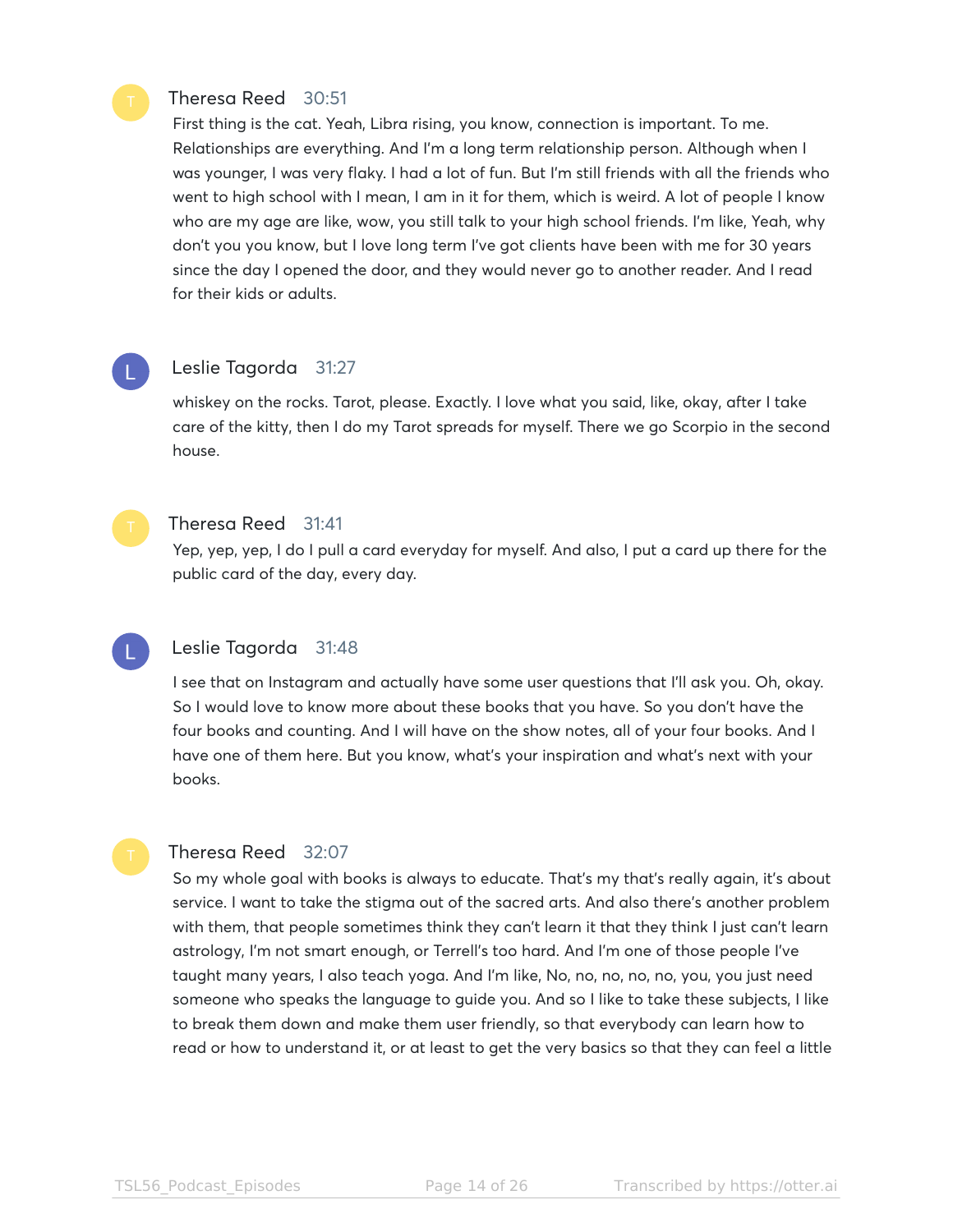bit more confident and maybe understand what their astrologer or their Tarot readers talking about. So all my inspiration is about educating. Even with my podcasts, it's about educating people. And again, I don't want to take the magic out of it. But I certainly want to take I want to pull back the High Priestess curtain and let people say, Listen, you can do this, I know you can do it. And let's let's do this in a way that's going to make sense for you. That's always the aspiration is to help people know that you've got this, you can do this

#### Leslie Tagorda 33:19

100% that's what I love. So for anybody who you know also kind of feels like that I have this one of Teresa's book, astrology for real life. It's really amazing. Like it's it's so it's everything is like spelled out so easy gives you kind of like this beautiful bird's eye view of everything and takes you, you know, you can explore deeper and go into everything. But this is such a great book for just the everyday person who's really looking into astrology. And I think one of the things that I love about this book so much and this makes my Gemini rising happy is just kind of like, I love teaching too. And it's just like that. Yeah, modularity of everything. Yes, breaking everything up into like these little bite sized pieces. Everybody can understand and comprehend.

#### Theresa Reed 34:05

As speaking of language. It's not like over people's heads, which sometimes, unfortunately, speaking of words again, a lot of people in Tarot and astrology will talk in this really complicated language. And then people feel they're stupid and they're not dumb. They're just talking about your Huh,



#### Leslie Tagorda 34:20

forget that. meeting people where they're at. And then also kind of like grounding the spirituality of it. It's like, with the spirituality isn't out there to just be woowoo the spirituality is here for us to use in a practical basis. Like no tools want to be used, right?



# Theresa Reed 34:36 Yes, absolutely. 1,000%



### Leslie Tagorda 34:39

Yeah. So are so do you have more books coming down the line?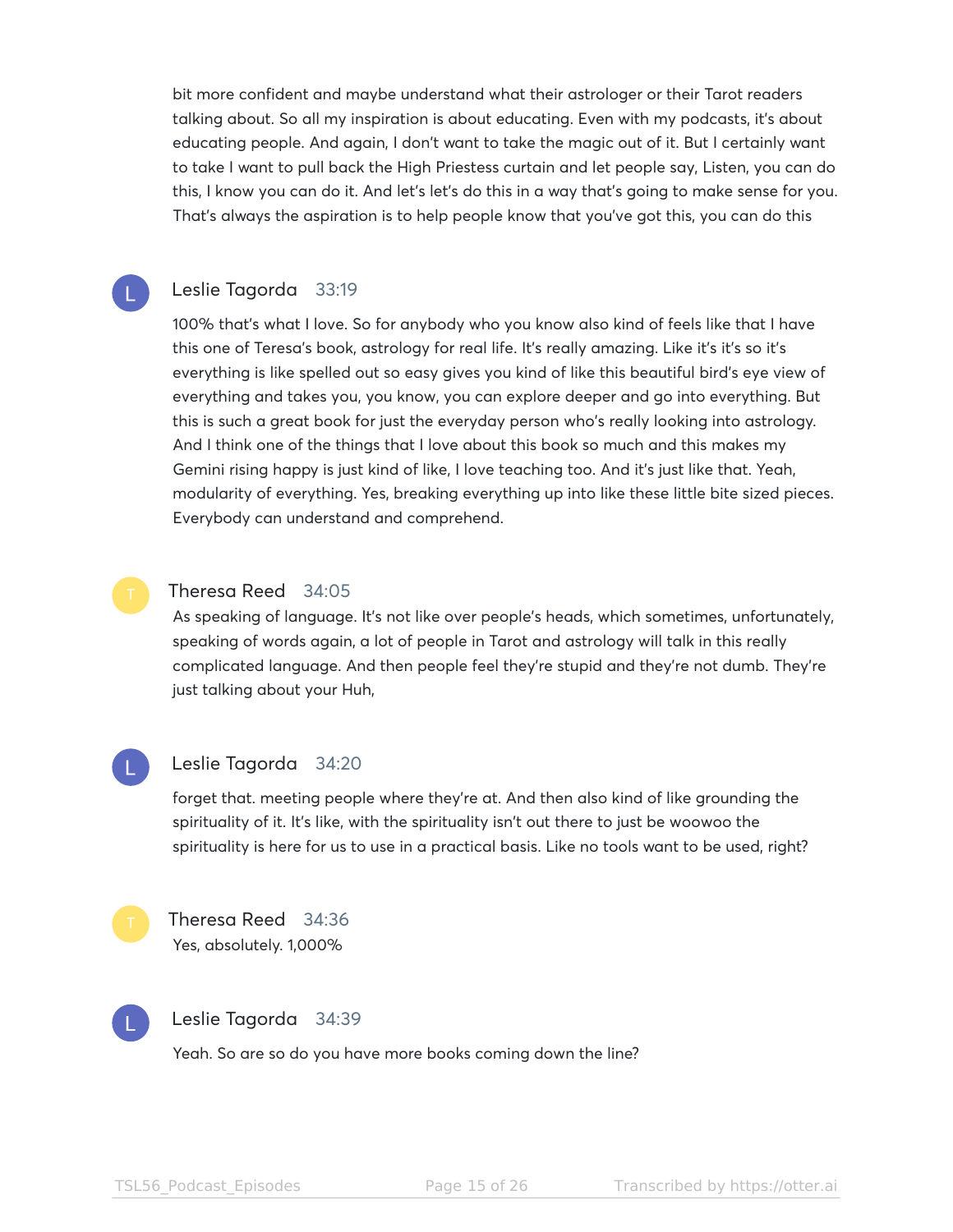# Theresa Reed 34:45

I have something big coming out next year, or this year that I can't talk about yet. And it's dropping on September 1. And it's going to be very cool. It's it's something that I'm I'm excited about. And it is also going to be very Educational.



#### Leslie Tagorda 35:01

Oh my goodness, well, when September rolls around or right before then please let me know. I'd love to have you back on to talk about your book because that will be



#### Theresa Reed 35:08

Oh, I can't wait. This one is I'm very excited. I'm excited about every book that I do. But I think this one is going to be very much to my with my heart.



### Leslie Tagorda 35:18

I love that. So, do you have any advice for us with our businesses using astrology or Tarot? What's your best business advice?

#### Theresa Reed 35:29

I'm gonna give one tip for each. Okay, so for business, you want to think of your business kind of like the way that farmers think about their farms. You follow the moon, you follow the moon, it's going to tell you when to plant the seeds, how to plant them, and what to be putting your energy into. I'm really big into the moon. And I think that it really works for business. And I know that you know this too, because you've wrote the book on it. daily rituals. I mean, you did I mean, you wrote the book. Got it. So I think your book is really awesome, because it really does explain how to work with the moon for your business. So that's the first tip. So yes, also people, you should probably get Leslie's book to understand exactly what we're talking about. But that really does make a difference. Follow the lunar cycles for your business, and also pull a tarot card every morning. What is my guidance for today? So for example, let's say what if we're asking for guidance for the day, and I've got my tarot deck handy. And let's just say we pull a card, what is my guidance? And we look at this from business perspective. Well, we've got the hangman, the hangman says today, you want to be very patient. You don't want to make snap decisions about your business. You want to give yourself time to get your perspective straight. So today, slow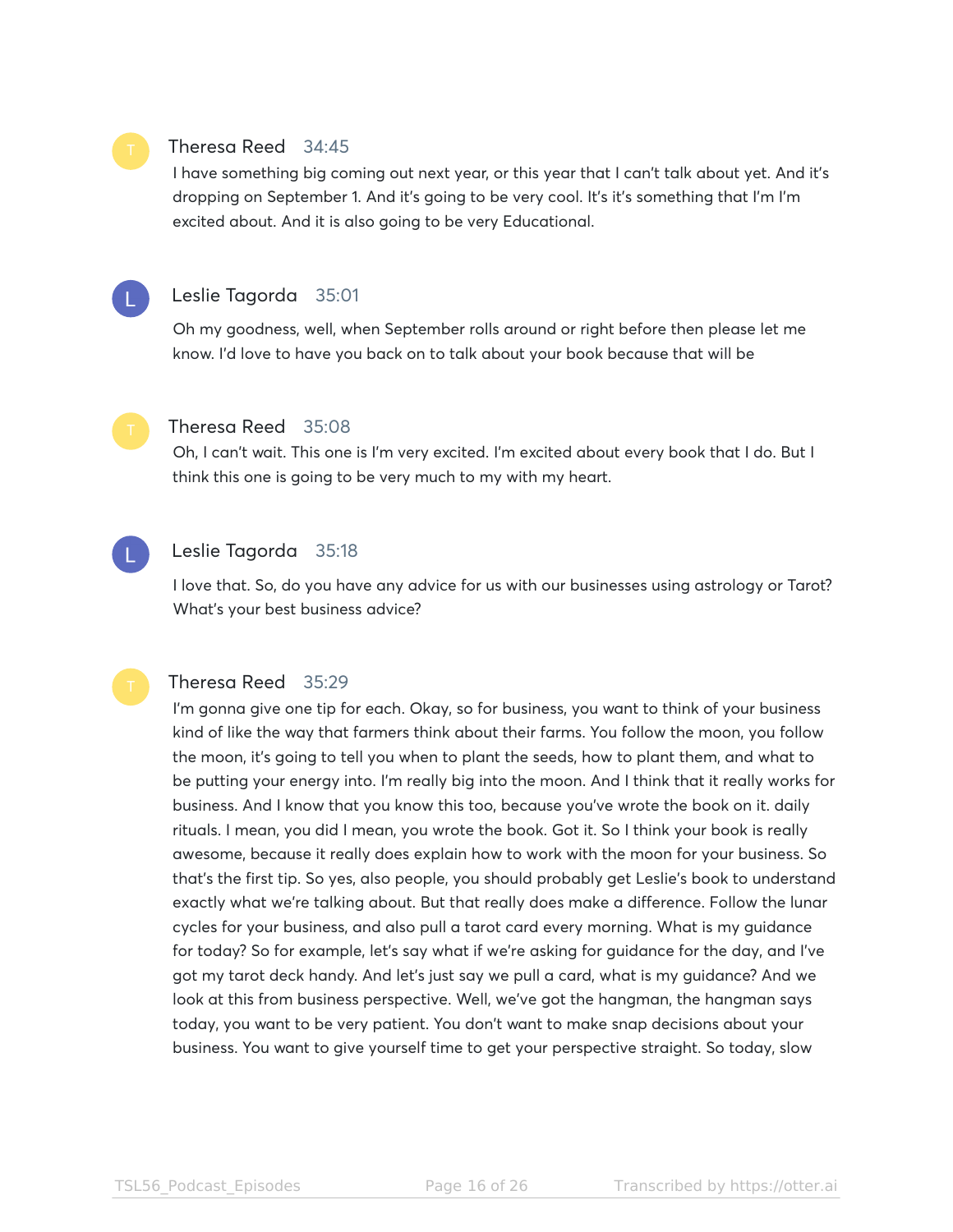your roll. Take your time, and then you will get the right perspective. I mean, that could be the guidance for the day, you know. So that is a great way to start out your morning, you're starting to doubt then intentional. And that's again, when you're working with the lunar cycles, and you're pulling a simple card for the day, you're creating an intentional business, you're not just showing up and well, I guess I should do? No, it's telling you exactly how to work with the energy. Yeah, it's

# Leslie Tagorda 37:09

really interesting to listen to the habits of successful people. And they really do have these different tools for setting intentions. And I love that when your tool, of course, are pulling cards. So actually, I have a question for you about pulling these simple cards. So Brenda, Florida, she wants to know about your simple divination because she has one that she loves. But it uses 15 cards and it takes a long time to do. She says I'd love a simple daily reading and understanding how do you do it? For example, do you shuffle and then spread the cards and pick one, two or three? Or do you shuffle and pull the top card to shuffle and split the deck with your left hand and pick two top cards? It seems like maybe there's too many details that Brenda might be thinking into.

#### Theresa Reed 37:59

She's overthinking it. And when you're over here in this, this happens a lot for people in Tarot and astrology. They will overcomplicate it, and it's like, Listen, simplify it. I mean, sometimes people like will like with astrology, they'll be like, Well, my son is here, but it's conjunct blah, blah, blah. And right now we've got Neptune. And like, yeah, yeah, but wait a minute, there's that one good thing with Jupiter right now that you're missing because you're, you're complicating it that you're adding all these things in and now you're not doing anything, you stop overthinking it. And so with Tarot, it is always best to be simple. And what I like to do is I shuffled and I'm shuffling because I'm making my connection. And then I will put the deck facedown, I always cut it into three piles. That's my ritual. And then it depends on how I feel, I might pick one off the top, or spread it out and pick one randomly. Pick one just one is all you need. It will give you have a lot of information. And if you use that to start out your day instead of 15 you're going to have information that's succinct. That's to the point is going to be way more useful than scattering. Again, your energy between 15 different cars now there are readings I use with 10 or 13 cards, but we still always want to get down to the essence of the card and not overcomplicate it. It's like putting on too many accessories. If you put on too many accessories, it doesn't look good. I mean, this is Libra rising talk and we want to simplify because otherwise it's it's it's your eye doesn't know where to go. And that's the same with Tarot. So simplify it, you're going to get a much more direct answer.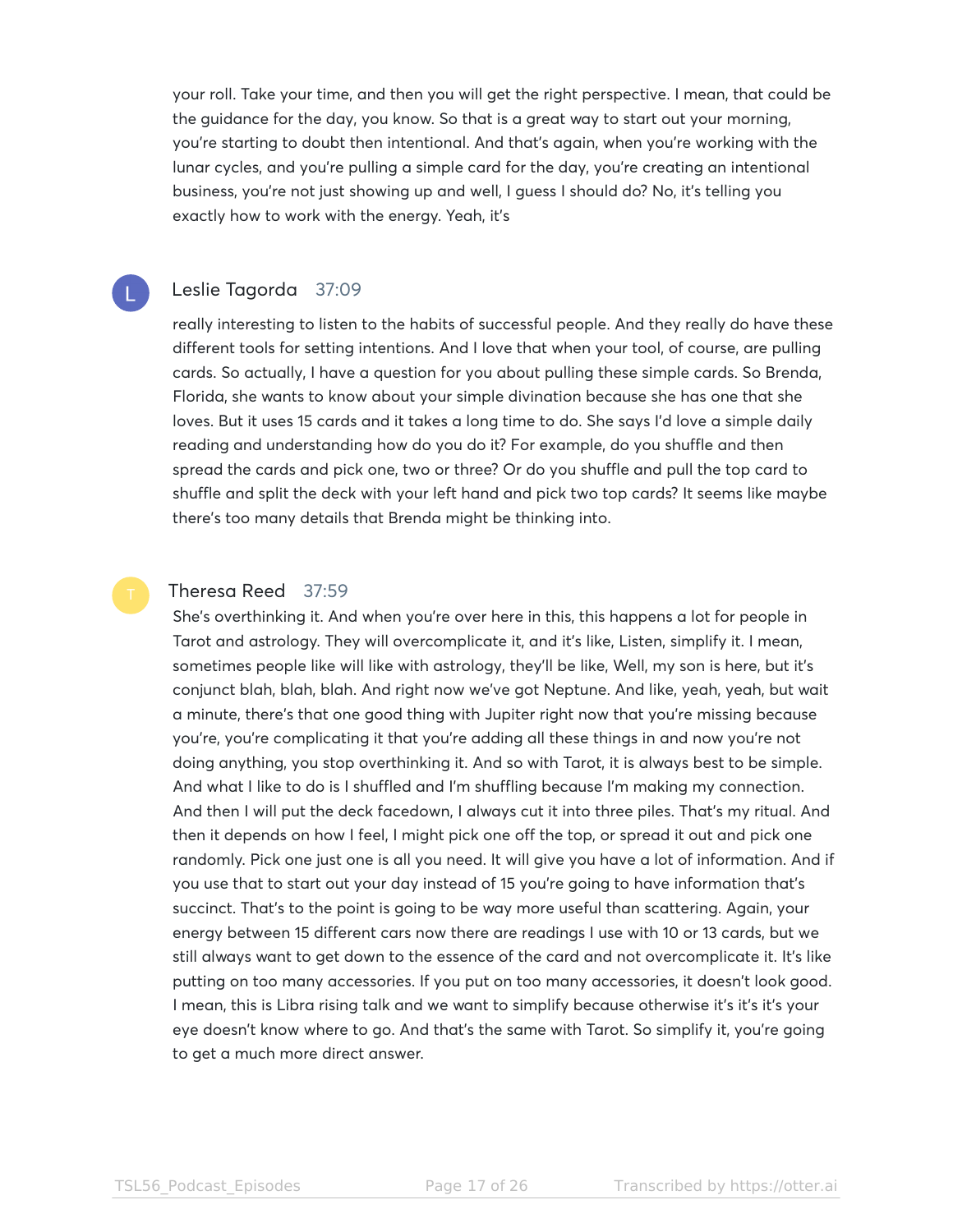# Leslie Tagorda 39:36

That's perfect. So Brenda, simplify things and trust your gut and you know, sometimes there's always that one card that like falls out of the pile like oh gosh, I guess this is the one



#### Theresa Reed 39:47

yes to try to get your attention. We call the we call that a jumper.



#### Leslie Tagorda 39:51

I always get the jumpers because I'm like no wait, I want this one. Yeah, no, no



#### Theresa Reed 39:56

The cards are saying this is the one you need to look at Leslie Leslie. Look at this.



#### Leslie Tagorda 40:01

I have one more question from another use a listener. Grace Van Cleave wants to know more about Tarot and astrology and how they work together in your process, that she mentioned that she had a tarot reading with you this fall. And so far it has been spot on.



#### Theresa Reed 40:18

Oh, thank you Grace, I'm so happy that you are here listening in on with us. So for me, Taro is always the main tool when I do a client reading, because I use astrology very differently. And so when I do a reading for a client, we all sit down and we start by looking at Okay, well, what is the general energy of the year ahead? So I'm an intuitive reader. And I will always start off with that. And then I'll look at the astrology just to see if there's a major aspect happening, like, what's Jupiter doing? What's Saturn doing, especially those two planets for kind of like an overview of the year, and then we'll do questions, we'll toss cards, we'll look at that. So that's why I combined it. Now when I'm doing business readings. It's very astrology heavy, because that's different. It's like I do the astrophys digest, where that is like a weekly digest that really distills down what's happening with the lunar cycles and every day, but I also do the entrepreneur cast, which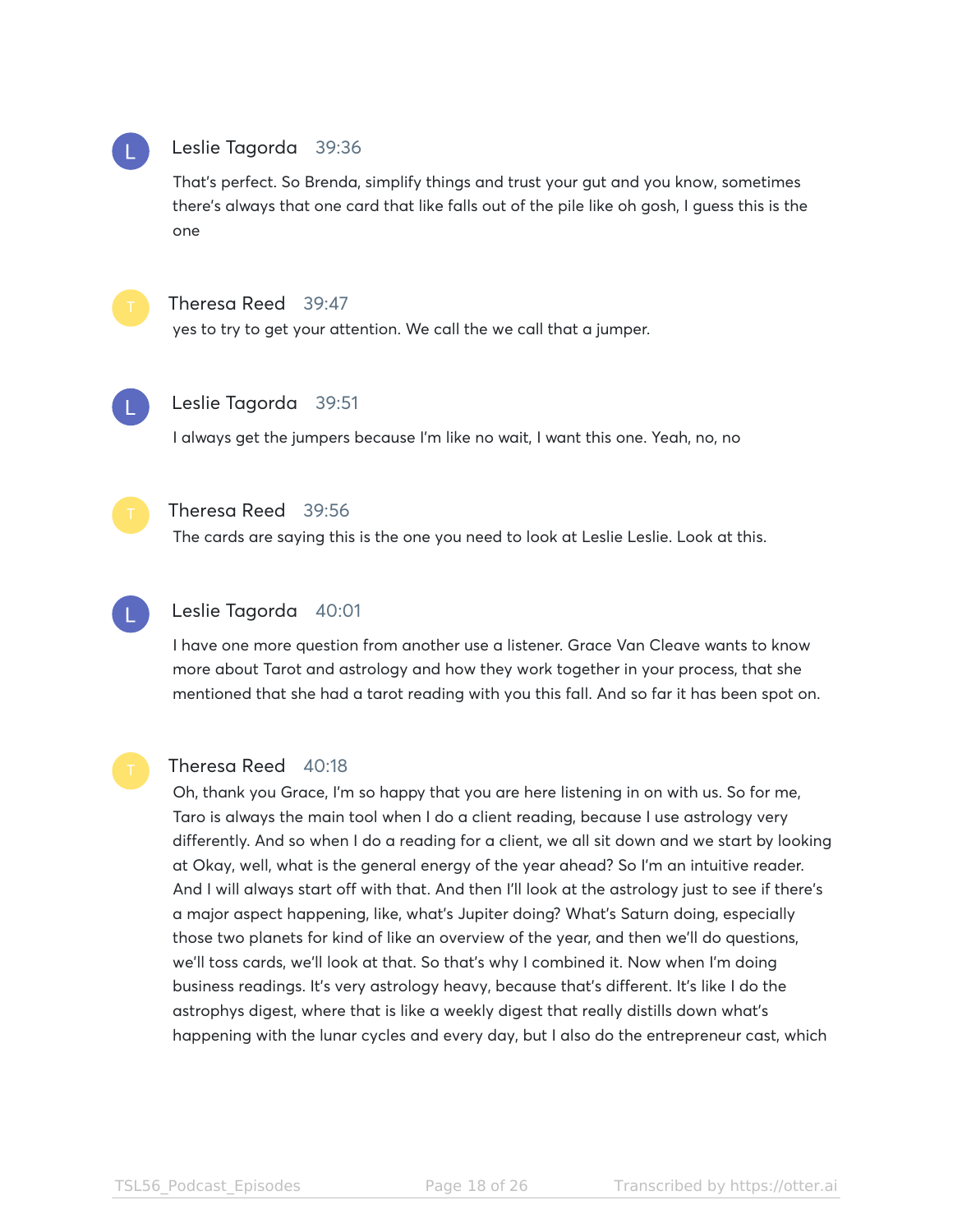is, let's look at the bigger picture, the big themes here. And let's look at what timing you need to really be figuring out to do the best to work with the best the energy is going to give to you. And I do some Tarot with that, too, but that's very astrology heavy. And when I do astrology, or Tarot for business, it's a very different part of my brain that I'm using. Because when I'm doing regular tarot readings, it's very intuitive. It's very much it's like, oh, the psychic thing, ooh, I had a musical Oracle. It's different. Business, astrology and business Tarot, it's very different interpretations. It's a very different side of my brain. And this is where the Gemini thing really shows in me, there's two very, very different sides of my brain. There's also a third one, because I also like to do political astrology is my passion. I love do it. Oh, my God, I love doing it. But I don't like to put it out there in the open because people get so weird about it. So I do it over on Patreon. And I've done it you know, for years, when people have questions about the politics and who's running for president, and yada, yada, yada. And, by the way, it's very remarkable for picking presidential things. I've been right. Really scary, right. And I just find it all really fascinating. But it's again, it's very different sides of the brain. So it depends on what kind of reading people get with me, if you're getting a regular reading. It's also terrible. If we're talking business, it is mostly astrology. We're very different brains.

#### Leslie Tagorda 42:38

That is so exciting. I know I get your astrophys digest, I absolutely love it. I look forward to it every week. And I'm gonna have to explore the entrepreneur cast, because I just love like everybody's astrology, I just love how everybody puts their own spin on it. Because there's one way to do it, you

# Theresa Reed 42:57

know, everybody's got a different perspective. And I read all kinds of astrology books, I read all kinds of astrology columns, I'm always checking out and even in my book on astrology, for real life, I give a huge selection of recommended reading. Because I think if you're going to be a good astrologer, or a tarot reader, for that matter, you need to get all perspectives. I take classes all the time. I want other people's perspectives. I want to know how they think it doesn't mean I'm going to say, Well, now I'm going to read just like, you know, Leslie Tagorda. But I want to get that perspective. So I'm just like, Oh, yeah, I never thought about that. Duh. Or that's interesting. Or Oh my god, how can I work with this? Or Well, that's interesting, but maybe it's not my thing. Yeah. I think that that's very important. If you want to be a well rounded, tarot reader, or astrologer or person who just likes using these, these tools, read all the books, take the classes, keep learning, and don't assume there's one way to look at it because there really isn't. I mean, when I look at, for example, like someone like Chris Brennan, who is Hellenistic astrology. Yeah. Do you have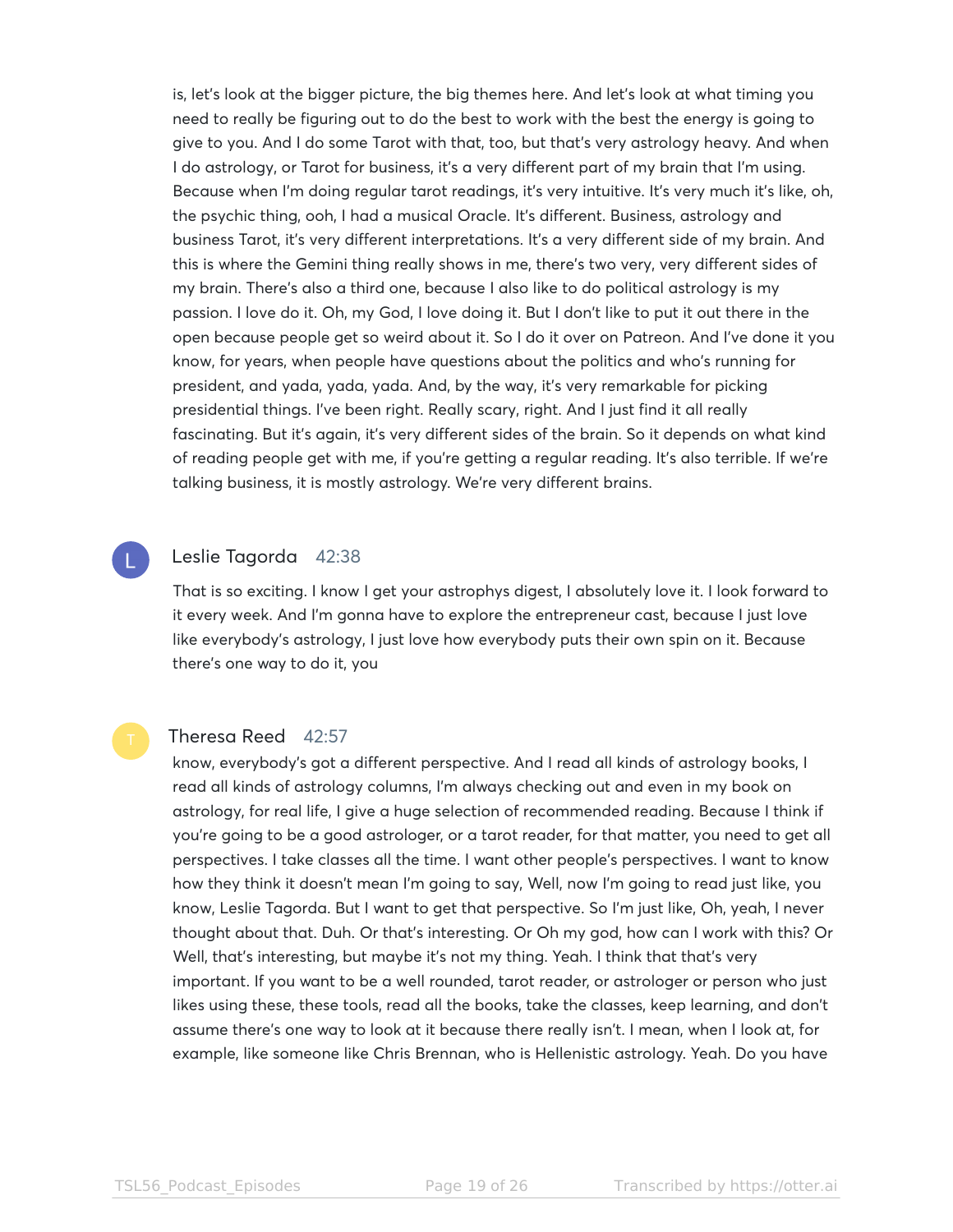this guy? This kind of really makes me think. Yeah,

#### Leslie Tagorda 44:03

wow. It's like wise beyond his years. Like, he's just he's so young, and he's so like, he blows me away.

#### Theresa Reed 44:11

And then I would get like the people's Oracle, Dana Lynn knuckles, who does sidereal astrology blows me away. I actually had to do a chart to explain sidereal She goes, Well, severe your torso. I'm not a tourist. I wanted to fight it all the way that it was so fascinating. And it gave me just such a different perspective. Or like, I love chatting, Nicholas, who does whole sign houses, I don't do whole sign. And I'm like, that doesn't work. And what, wait a minute. Maybe I need to think about this. I love that I want. I don't want to think I know at all. I never want to think my way is the only way. My way is one way but there are a million ways and so many beautiful perspectives. I encourage everybody, don't just get with one person. Check out as many people as you can. You are going to get a beautiful, beautiful perspective. Yes.

#### Leslie Tagorda 44:59

Oh my gosh, this has been so much fun. Teresa, I feel like we could just talk forever. I have your chart in front of me. What might I do a little mini reading for you from my perspective.

#### Theresa Reed 45:14

I would love it. You know, I love Love, love that.



#### Leslie Tagorda 45:18

Alright, so what is so striking to me is that Gemini pile up for you in the eighth house with your sun conjunct, like just by like five minutes? theory. So Amy kozy. me. And so just like shining bright, shining bright, and I'm curious, like how does Mercury Retrograde sea probably affect you? Like really, on a fundamental level?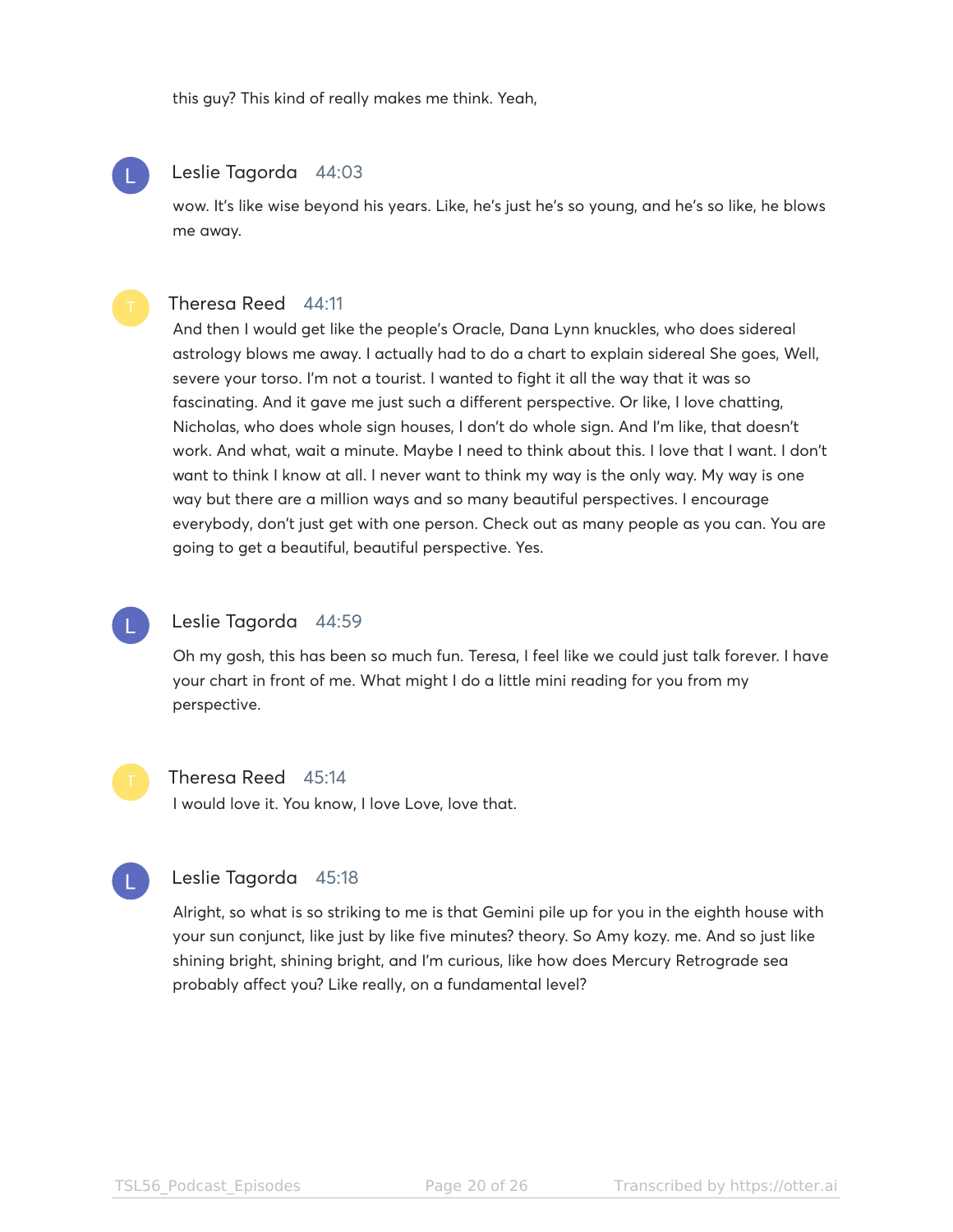#### Theresa Reed 45:42

Like, oh my god, oh my god, if I had a million middle fingers from Mercury Retrograde, they would be up all at once Mercury Retrograde. And here's the thing with it. It's kind of like, I call it PMS, pre mercury shit. It's before the retrograde actually kicks in, I have all kinds of bullshit happening. As soon as it comes kicks in and better. I'm like, okay, okay. But I mean, I still end up always getting some impact by it.

#### Leslie Tagorda 46:07

Yeah, cuz your Mercury is moving at top speed. And so for mercury to go backwards, it's like you're out of control, almost like I can see that impacting you on a, on a really fundamental level, but with our sun sign, just like what you do and your expertise and your authority, and being able to express what you do to me as the sun sign. So it's like, Yes, your creative brilliance, and communicating and writing, and your north node all there and Jupiter expanding it all, like all in the eighth house. So, of course, like you are here to share, like share all of this knowledge. And like what you were mentioning earlier, that's sharing that wide swath of knowledge. Even though you can go deep into the eighth house, that's not really you're here to share wider knowledge about everything involving magic and old fashioned word occult that we don't really use anymore, but all those eighth house energies, but we already talked about it, how you have your T square to Saturn, and all of that energy in, in Virgo in your 11th house. And to me, it's like when I was asking earlier about your direction of when do you feel most committed but like for you, all of your friends, you're committing to your friends committing to your communities, committing to your networks, you have all of this, this creative juice that really helps you do and what you do so amazingly well then with your moon sign and Scorpio on your second house CUSP. To me this is super fascinating because when I look at our moon sign like of course we have Mars and Venus that you know operate are on our desires and our wants but at an emotional at a core level our moon sign and really shows us how we desire to be seen and how we want to be recognized and what success is like what we need to feel secure to make those those kinds of choices that risks in our business. And sometimes I think nowadays it's changing that people are looking more into their moon sign about like how do they want to feel when their business and so with your moon in Scorpio to me really value transformation, and that this transformation is this long, lifelong thing. So this thirst for knowledge isn't just to understand it's to transform. Uh huh, right and you want to be seen as that kind of mysterious person yet sharing that mystery right? There's this mystique about you and that's also the gift that you bring to people you help them transform it like just this deep emotional level using Spirit because you know, you have Neptune really close by Haha, and then your Libra rising leading with beauty. And you still have a ton of Scorpio in your first house. So the Libra isn't like your, I think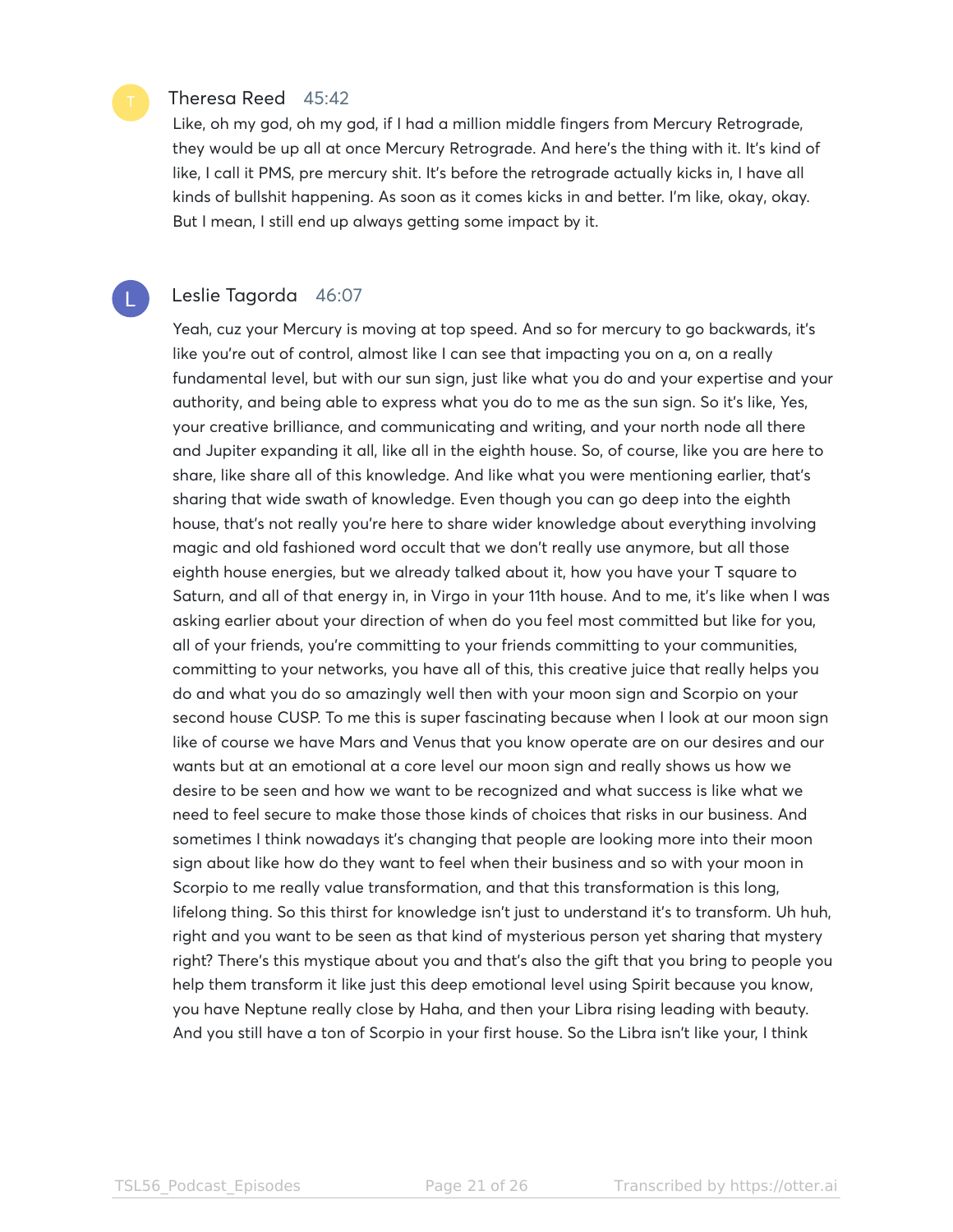even use these words. And another client of mine uses the same words that no fluffy bunny stuff.

#### Theresa Reed 49:12

I'm like, I'm like I'm not Libra light. I'm more like Scorpio heavy. Yeah, and I you know, it's funny. I usually will always read Scorpio horoscopes instead of Libra because I always identify so much more with that I'm a late Libra rising. Yeah, and that Scorpio stuff is strong and I'm full eighth house so I really identify with them.



### Leslie Tagorda 49:32

Well then you also have the 12th house you have in placidus you have the intercepted 12th house with Libra. So that's kind of that hidden, the hidden not hidden beauty, but that hidden softness. You're like no, that's not exactly how I'm gonna lead but still with that kind of Peaceful Warrior like hey, I'm here to take a stab. And your leadership is directed in the ninth house intercepted cancer Venus in cancer, but it's like you're really helping change people's belief system. And like changing? Oh, yeah. What do you what do you think about your capital with your cancer, your Venus, cancer intercepted there. How do you access here? Well, first

### Theresa Reed 50:11

of all, having Capricorn intercepted in my third house, I always found that really fascinating because you know, on the outside was Sagittarius sitting on that CUSP. It means a very philosophical and jovial and optimistic. But I do have a head for business. I'm very business oriented in the way I think. And so business, I took a business like a fish to water. But when I look at the cancer, Venus and cancer intercepted in the ninth house, I see that two ways. For one, I think, you know, I'm very much a homebody. Even though the ninth house is always about being out in the world, I love my home, I love my family. That's what gives me my route. That is what helps me to remain centered. So that's very important to me. But also, there's that love of learning is that love of learning, and also the love of again, taking that knowledge and sharing it. And really taking a motherly approach to people when I'm sharing that information. And that's one thing that I do very well as always, when I read for people, or when I teach them, I want to be nurturing them, I never want anyone to walk away feeling bad, or like they can't get it. I always want to nurture their, their knowledge, their wisdom. And so I really see that as my maternal energy comes through in that way. Yes. Oh, my gosh,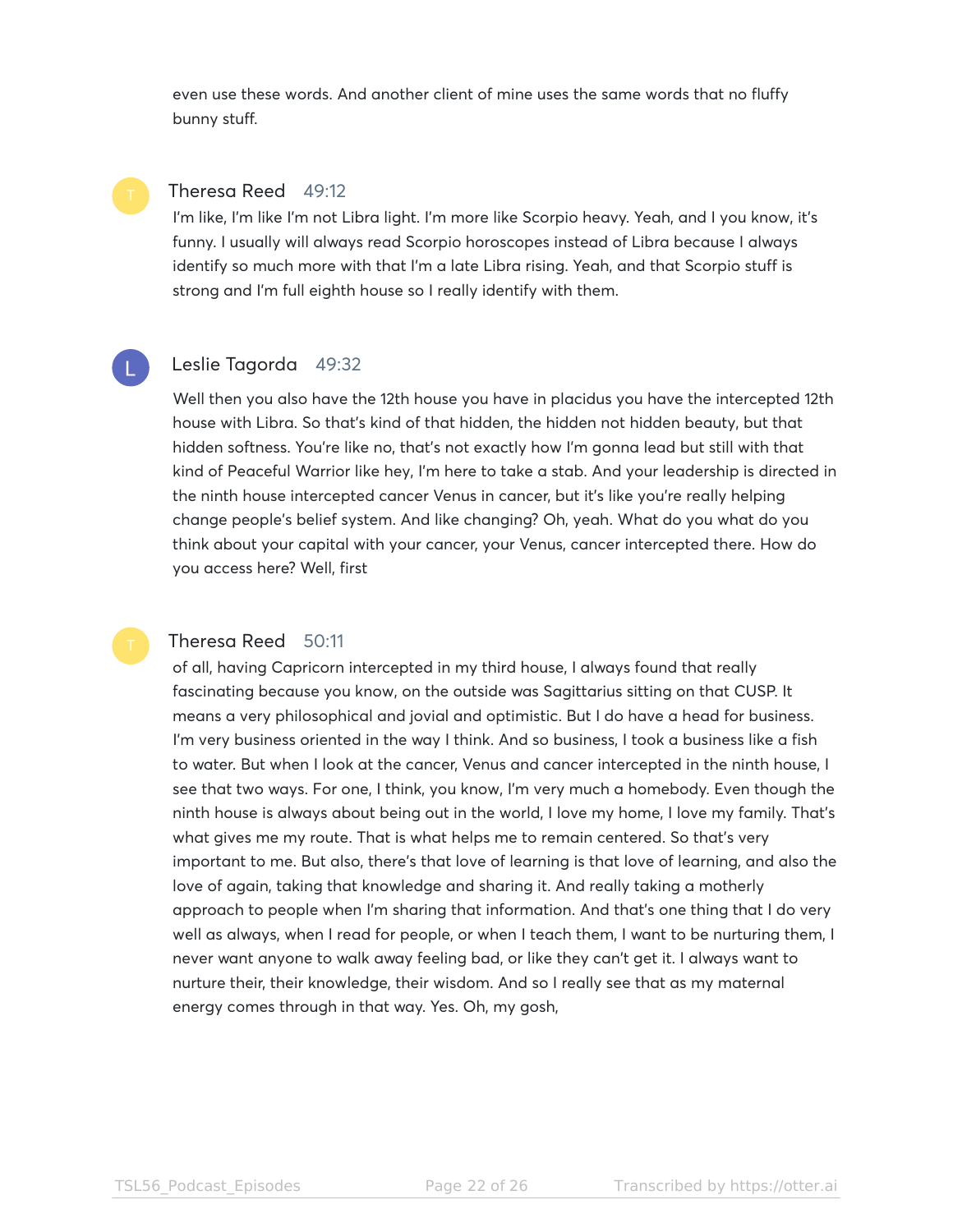

### Leslie Tagorda 51:26

so you're speaking through exactly your archetype up there. Because like with your, with your Libra with your, the ruler of Libra, in the ninth house intercepted with Gemini, it's like you're nurturing their minds?

#### Theresa Reed 51:37

Yes, absolutely. And making them feel, I mean, think about I, I often see repair, and my parents were so guilty of this. And it's also from back in the day, back in the day, you know, parents were kind of hardcore. My parents were older, and there was all this, this negative feedback. And I just don't think that's helpful to young people or to anybody. Isn't it much better to say, Okay, well, this topic is a little bit rough for you. Let's work with this. Let's, let's find a way to make it work for you. You know, I used to do tutoring for teenagers back in the day, I also taught CCD. And when I was in grade school, I also tutored children in the special needs classes. And one of the things I've been very good at with children is really getting them to see, you can do this. I'll never forget, I had this girl who was going to fail eighth grade, because she couldn't do fractions. And everyone made her feel like she was dumb. And I remember sitting with this kid, and I was an adult at that time, I said, Okay, what why do you have a problem with this? And I just can't get it. I'm not good at math. I'm like, Well, what are you good at? She was well, I'd love to heavy metal music. And she had this big wide knowledge of poison and, you know, Iron Man that said, Okay, well, we're gonna take fractions, and we're gonna apply to heavy metal. And that's what we did. And this kid, a stir test, and they let her pass eighth grade, because I had to find a way to work with her and to nurture her and to get her excited. And that's what we have to remember when we are teachers. You want it it's never about you teaching how smart you are, and the knowledge you have, who cares about that, get out of that. It is about making. It's about reaching people where they are, and nurturing their intellectual gifts, and helping them to find their intellectual gifts in a way that makes sense for them. And that's very nerve motherly.

#### Leslie Tagorda 53:20

That's so beautiful. It's so mother. It's like, your nurturing side gets unlocked when you talk about like sharing information, sharing knowledge, opening your mind. And also because, you know, as a self proclaimed, as you said, you want to stay home, your home body. It's like you explore through your mind, right? Like, that's just so amazing. Ah,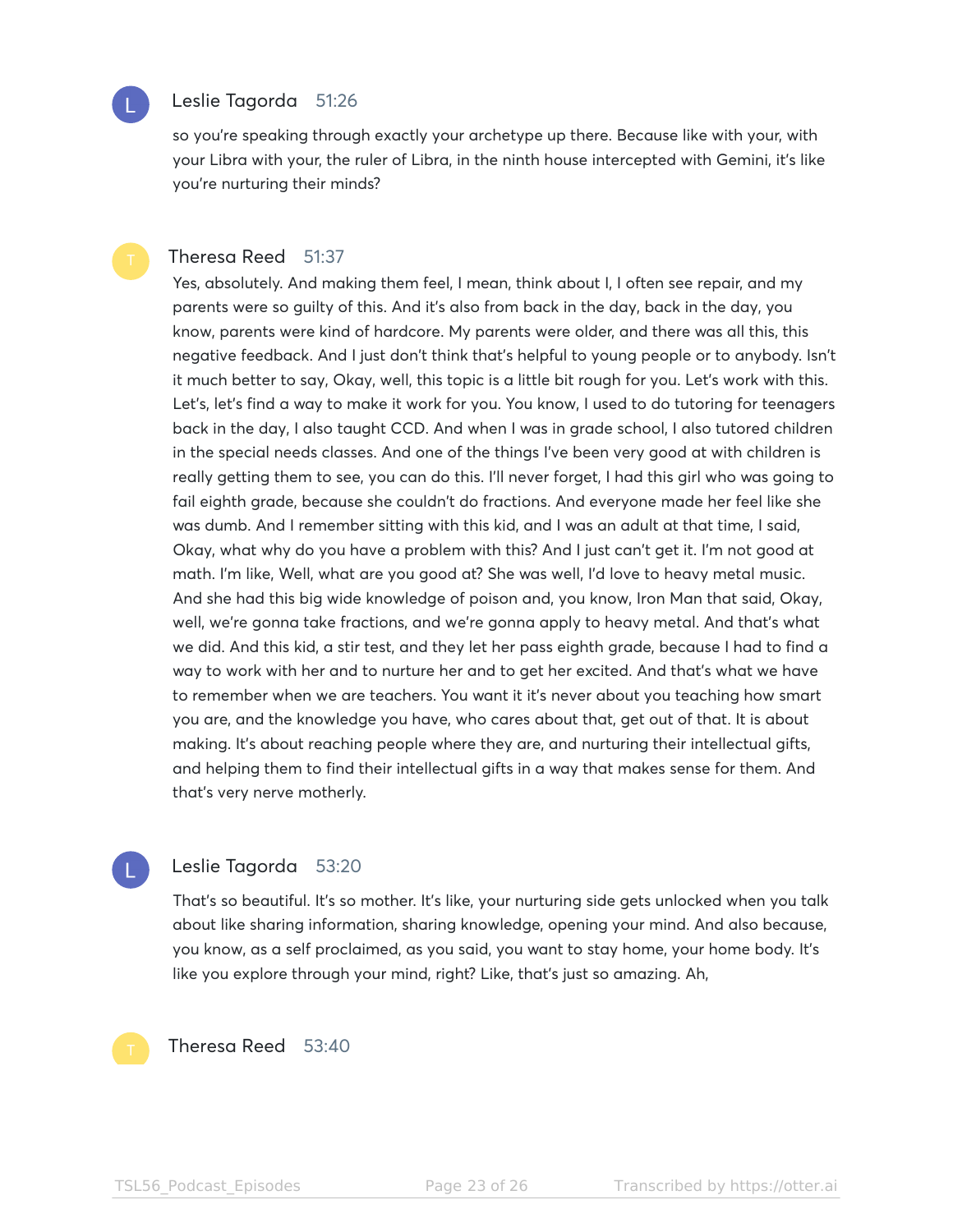I just, yeah, it's important to do that. And it's also even with the community that I build. It's always about nurturing. everybody's like, Look, you're all welcome here provided you're not mean. Yeah.

# Leslie Tagorda 53:53

Just behave right. Oh, my gosh, this was so much fun to reset. Is there anything else that you'd like to share with us and my listeners before we close up here?



# Theresa Reed 54:07

Well, if they want to find me, they can find me. At the terror lady calm. That's my website. But every morning I am doing free astrological transits and pulling tarot cards for every sign of the zodiac over on Instagram. It happens around nine or 10 o'clock, central time. I'm there every day. So if you are looking for a little guidance to your day, I'm there every day because as we've established, unreliable,

### Leslie Tagorda 54:33

yes. Oh my gosh, Teresa is there every day. I see her notifications every day and get very excited. So I will have all of Teresa's links on the show notes but head on over to the Tarot, the Tarot lady.com and find her on Instagram. Just so wonderful. Thank you, Teresa for sharing your brilliance and wisdom with us today.



#### Theresa Reed 54:56

Thank you Leslie. This was so much fun.

#### Leslie Tagorda 54:59

Listen Interview amazing. If you want to find out more about Theresa bead head over to the show notes on the savvy luminary.com and you can find her links to her website, the Tarot lady.com. And you can follow her on all of her social media channels on Patreon, Twitter, Instagram and Facebook all at the Tarot lady. I'll have links to her books such as Tarot no questions asked, Mastering the Art of intuitive reading, and my favorite astrology for real life a workbook for beginners a no BS guide for the Astro curious oh my gosh, I hope you love her as much as I do. Okie dokie, let's get into the astrology of the week of February 21 through the 27th 21. So I hope you're as excited as I am that that Mercury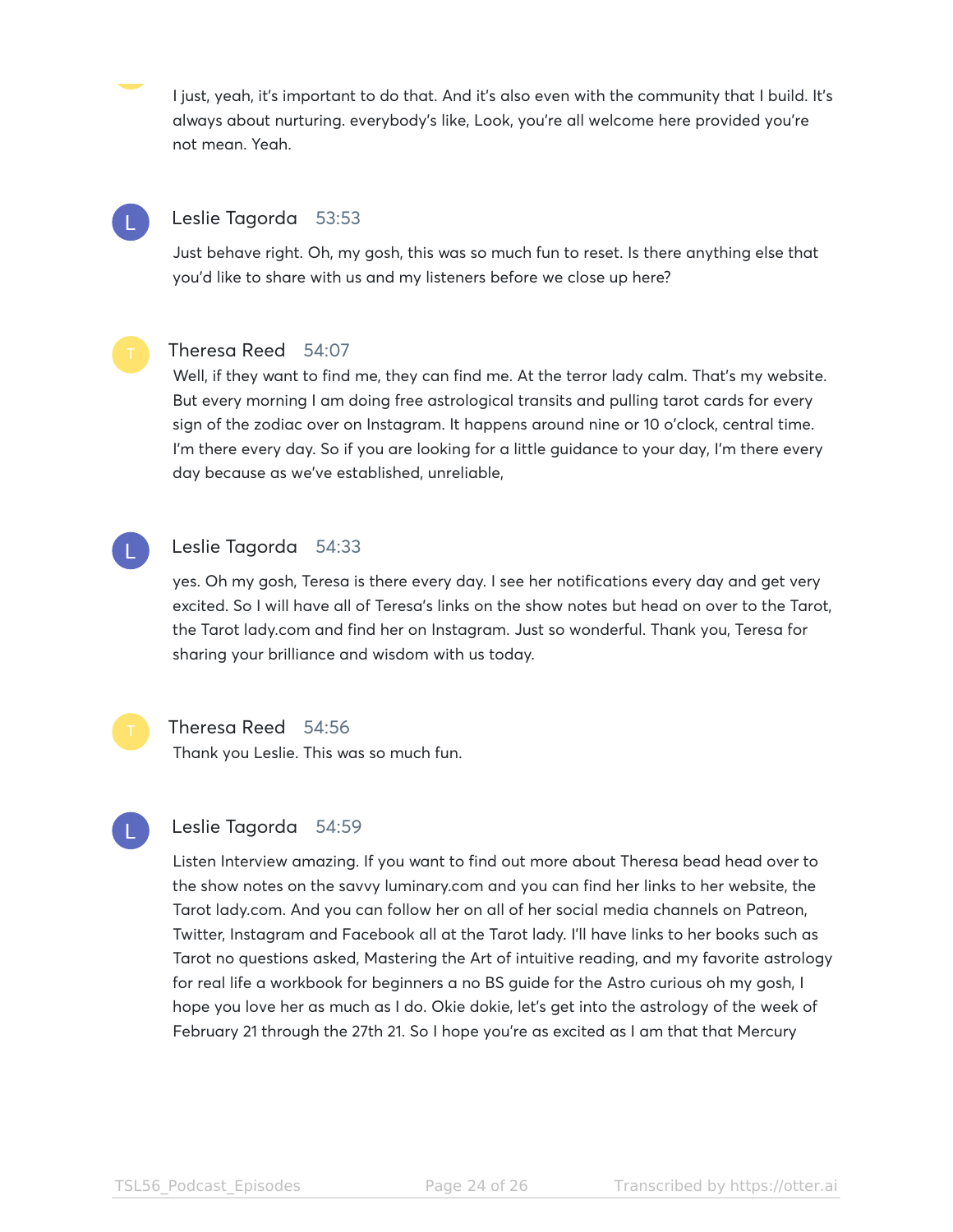Retrograde is over food. That was a doozy for me probably because of all of my Aquarian energies, I could not think straight to save my life. We have kind of a quiet week, you know, March is turning out to be a nice quiet month. And I think you know, we all need a break. I think if we just got into astrology that, you know, 2020 was just this crazy year where there was just like, epic transit after epic transit. So, you know, kind of coming down from that things just seem really quiet and like, Oh my gosh, why are things so quiet? What's wrong? But you know what, this is how it normally is. So let's revel in, you know, having some space so that we can finally integrate all of the crazy things that have gone on over the last 12 months. All right. So on February 24. That's right in the midweek on Wednesday. We have Mars training Pluto. Right. So the theme is empowered patience and purser ference, right what inner power is now emerging in supportive drive. Okay, so Mars is our energy to motivate and initiate and take action. And Pluto is our energy to, you know, to transform and dive into the depths and bring things into light. Both Mars and Pluto are rulers of Scorpio and today they are in a harmonious Trine with Mars in the earth sign of Taurus, the peace loving earth sign of Taurus and Pluto still in Capricorn. So a few days before and after this Wednesday, the 24th. We are all feeling this swell of energy and drive. And quite honestly, it's been quite a while since I've felt this drive and maybe you have felt the same way. So it's a great time to harness this power to do the things in your business that seemed insurmountable. Right, that first step in your 1000 mile journey. Use this energy to dig into your priorities, the things that will really move your business and brand in the direction you want it to go. One thing to note that his emotions might run high too, especially today. Be aware and channel your physical, emotional and spiritual energy into your priorities and keep it focused on your goals. dedication to your ideals can have a lasting impact now. And the next day is February 25, at exactly 5:11am Pacific and at 11am. Eastern Venus enters Pisces. The theme here is connect through spiritual and compassionate values with what heart centered values can you connect and create with this season, while Venus is in Pisces. So Venus in business represents our values, what we value how we add value, and also the connection to the right people and the right resources so that we can do our jobs right? So this month while Venus is in Pisces until March 21 It's a great few weeks to use spiritual tools to call in your right people and your right resources right. And to use your intuition because Venus in Pisces to come up with your revenue aims in your business right because we got to talk about money when Venus is involved right. Now when Venus is in Pisces, she loves Being in Pisces, right? So we get to use her and maximize her energy because she's really in her, she's in her own, she's in her flow to magnetize and add value, right? While she travels through this beautiful compassionate sign of Pisces. She's going to stay here again until March 21. And during this time, it's using our soft powers of empathy, love, interconnectedness, imagination and fantasy, to allow us to call in all of the right people and all of the right resources. Right. Now, don't mistake Venus and Pisces for being soft or weak. softness is her power, her ability to stretch to be malleable and to bring in information from the divine to make